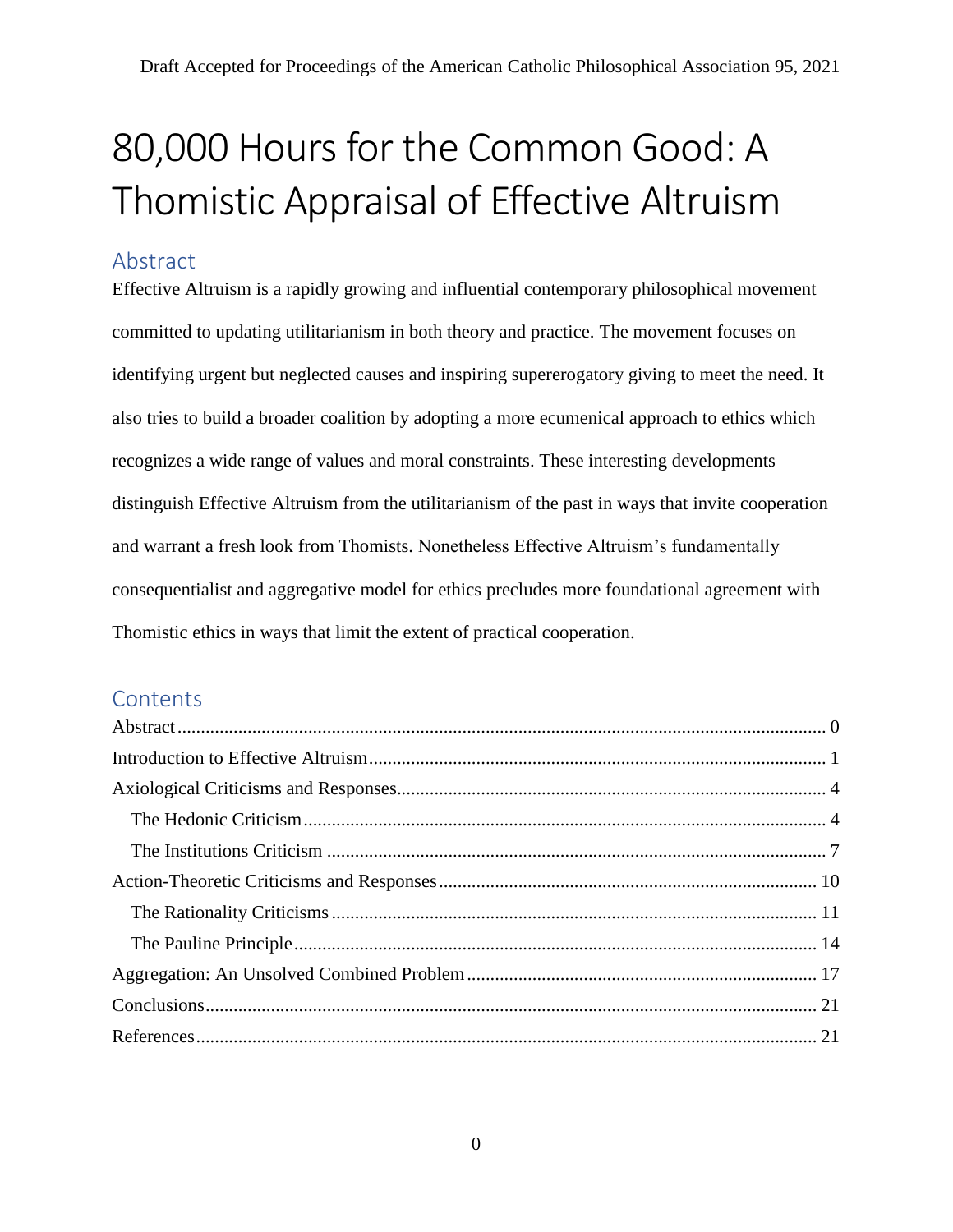# <span id="page-1-0"></span>1. Introduction to Effective Altruism

The Effective Altruism movement is one of the most ambitious attempts by philosophers in recent years to use new developments in ethics to coordinate and integrate other disciplines. A roughly ten year old movement begun by a few Oxford philosophy graduate students now awards about 300 million dollars in grants annually<sup>1</sup> and has resulted in serious reflections by  $dotors<sup>2</sup>$  and technologists<sup>3</sup> about how to be more ethical in their practice. The movement runs a website called *80,000 Hours* which encourages those discerning a career to focus on how they can use their roughly eighty thousand lifetime working hours "to help solve the world's most pressing problems" which it lists as global health and development, animal welfare, the longterm future of humanity, and further philosophical research and communication in ethics.<sup>4</sup> Their general advice to focus on both the direct ethical impact of a career and charitable giving has been heard by thousands, including some of the most talented people in the world.<sup>5</sup>

Effective Altruists' encouragement to give  $10-50\%$  of income to charity<sup>6</sup> should be appreciated by Thomists,<sup>7</sup> since presently only 15% of U.S. Catholics donate at least ten percent

https://80000hours.org/articles/earning-to-give/.

<sup>1</sup> William MacAskill, "The Definition of Effective Altruism," in *Effective Altruism: Philosophical Issues*, ed. Hilary Greaves and Theron Pummer (Oxford ; New York: Oxford University Press, 2019).

<sup>2</sup> John Launer, "Is It Worth Being a Doctor? Effective Altruism and Career Choice," *Postgraduate Medical Journal* 96, no. 1141 (November 1, 2020): 723–24, https://doi.org/10.1136/postgradmedj-2020-138936.

 $3$  Alexander Herwix and Amir Haj-Bolouri, "Having a Positive Impact with Design Science Research – Learning from Effective Altruism," in *Designing for Digital Transformation. Co-Creating Services with Citizens and Industry*, ed. Sara Hofmann, Oliver Müller, and Matti Rossi, Lecture Notes in Computer Science (International Conference on Design Science Research in Information Systems and Technology, Cham: Springer International Publishing, 2020), 235–46, https://doi.org/10.1007/978-3-030-64823-7\_22.

<sup>4</sup> "What's the Best Charity to Donate To?," 80,000 Hours, December 2019, https://80000hours.org/articles/bestcharity/.

<sup>&</sup>lt;sup>5</sup> "2019 Annual Review" (80,000 Hours, April 5, 2020), https://80000hours.org/2020/04/annual-review-dec-2019/. <sup>6</sup> Benjamin Todd, "Why and How to Earn to Give," 80,000 Hours, April 2017,

<sup>7</sup> See Thomas Aquinas, "Secunda Secundae," in *Summa Theologiae*, trans. Alfred J. Freddoso, 2016, https://www3.nd.edu/~afreddos/summa-translation/TOC-part2-2.htm Q. 87.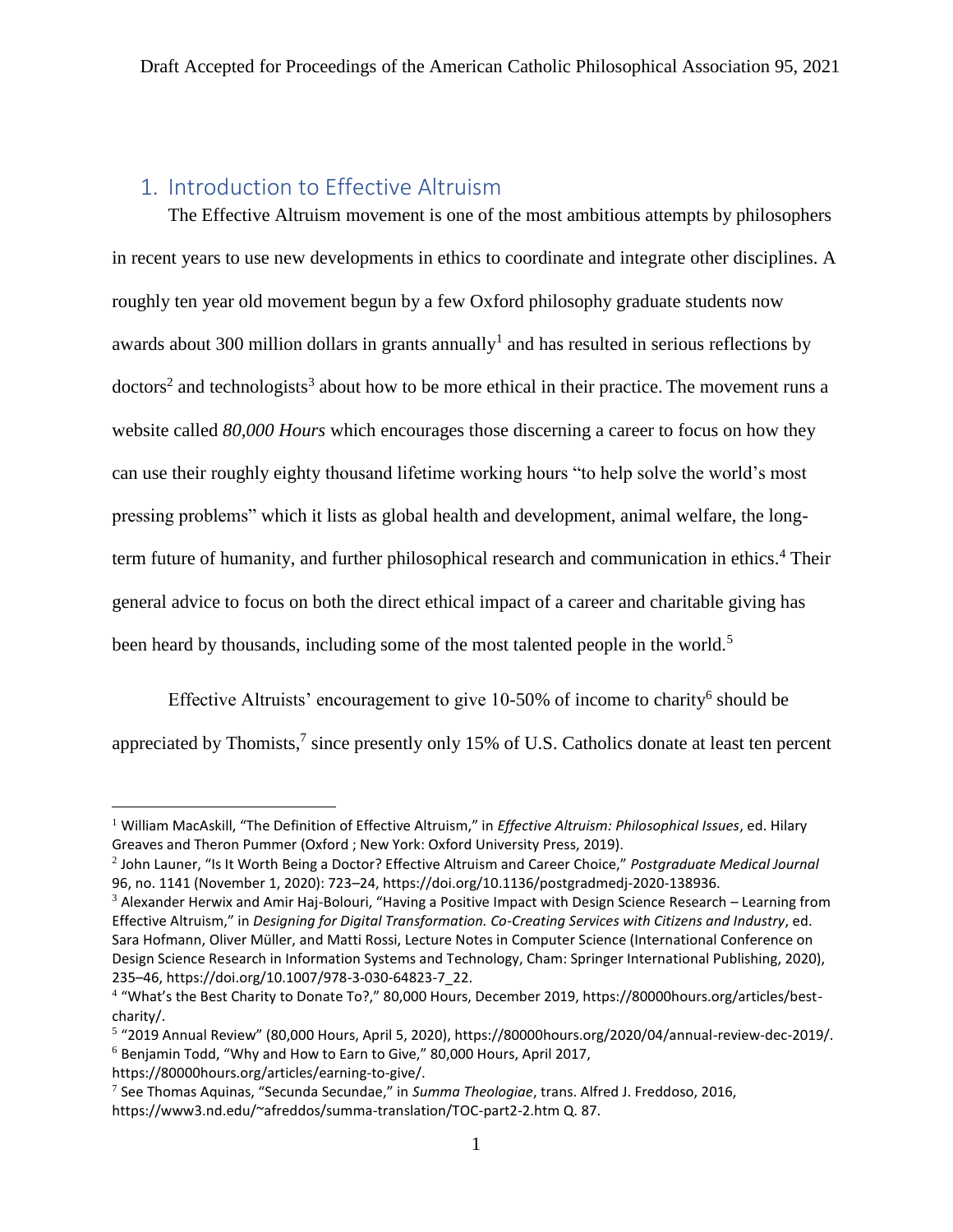of their income.<sup>8</sup> Further, any reader of recent papal encyclicals should welcome a commitment to global health and development,<sup>9</sup> animal welfare,<sup>10</sup> and the long-term future of humanity.<sup>11</sup> And what member of the American Catholic Philosophical Association could fail to be excited about money and talent for philosophical research and communications in the present era of academic budget cuts? Nonetheless while some Christians have appreciated the Effective Altruists' call for aid to be preferentially directed to the neediest, no matter where they may be in the world,<sup>12</sup> neither Thomists nor Catholics generally have written much about the movement.

One reason for this lack of reaction might be a deep ambivalence in Thomists' thoughts about

Effective Altruism. On the one hand, the movement's central exhortation toward greater

charitable giving is at best commendable and at worst innocuous. On the other hand, Effective

Altruism is often presented as a gussied up version of Peter Singer's Utilitarianism.<sup>13</sup> While

<sup>8</sup> Brian Starks and Christian Smith, "Unleashing Catholic Generosity" (University of Notre Dame McGrath Institute for Church Life, Fall 2012),

https://mcgrath.nd.edu/assets/96494/unleashing\_catholic\_generosity.pdf%22%3Eunleashing\_catholic\_generosity. pdf.

<sup>9</sup> Francis, "Fratelli Tutti, on Fraternity and Social Friendship," Encyclical, October 3, 2020, para. 109, http://www.vatican.va/content/francesco/en/encyclicals/documents/papa-francesco\_20201003\_enciclica-fratellitutti.html.

 $10$  Francis, "Laudato Si', on Care for Our Common Home," Encyclical, May 24, 2015, para. 92,

http://www.vatican.va/content/francesco/en/encyclicals/documents/papa-francesco\_20150524\_enciclicalaudato-si.html; this also holds for Aquinas at least as a matter of preventing vice: "Book Three," in *Summa Contra Gentiles*, trans. Vernon J. Bourke (Notre Dame, IN: University of Notre Dame Press, 1975), https://isidore.co/aquinas/ContraGentiles3b.htm Chap. 112, n. 13.

 $11$  Francis, "Laudatio Si'," May 24, 2015, para. 109. Aquinas, like the Effective Altruists, considers preserving the future in as good a state as the present a legitimate constraint on almsgiving: "ST IIa-IIae" Q. 32, art. 6, co. <sup>12</sup> Alida Liberman, "Effective Altruism and Christianity: Possibilities for Productive Collaboration," *Essays in Philosophy* 18, no. 1 (January 2017): 6–29, https://doi.org/10.7710/1526-0569.1576.

<sup>13</sup> See e.g. John Gray, "How & How Not to Be Good," *The New York Review of Books*, May 21, 2015, http://www.nybooks.com/articles/2015/05/21/how-and-how-not-to-be-good/; Catherine Tumber and Iason Gabriel, "The Logic of Effective Altruism," *Boston Review*, July 1, 2015, https://bostonreview.net/forum/petersinger-logic-effective-altruism; Giles Fraser, "It's Called Effective Altruism – but Is It Really the Best Way to Do Good?," *The Guardian*, November 23, 2017, sec. Money,

http://www.theguardian.com/money/belief/2017/nov/23/its-called-effective-altruism-but-is-it-really-the-bestway-to-do-good. Singer was indeed the motivation for Effective Altruism: "Foreword," in *Effective Altruism: Philosophical Issues*, ed. Hilary Greaves and Theron Pummer (Oxford ; New York: Oxford University Press, 2019), v– vi.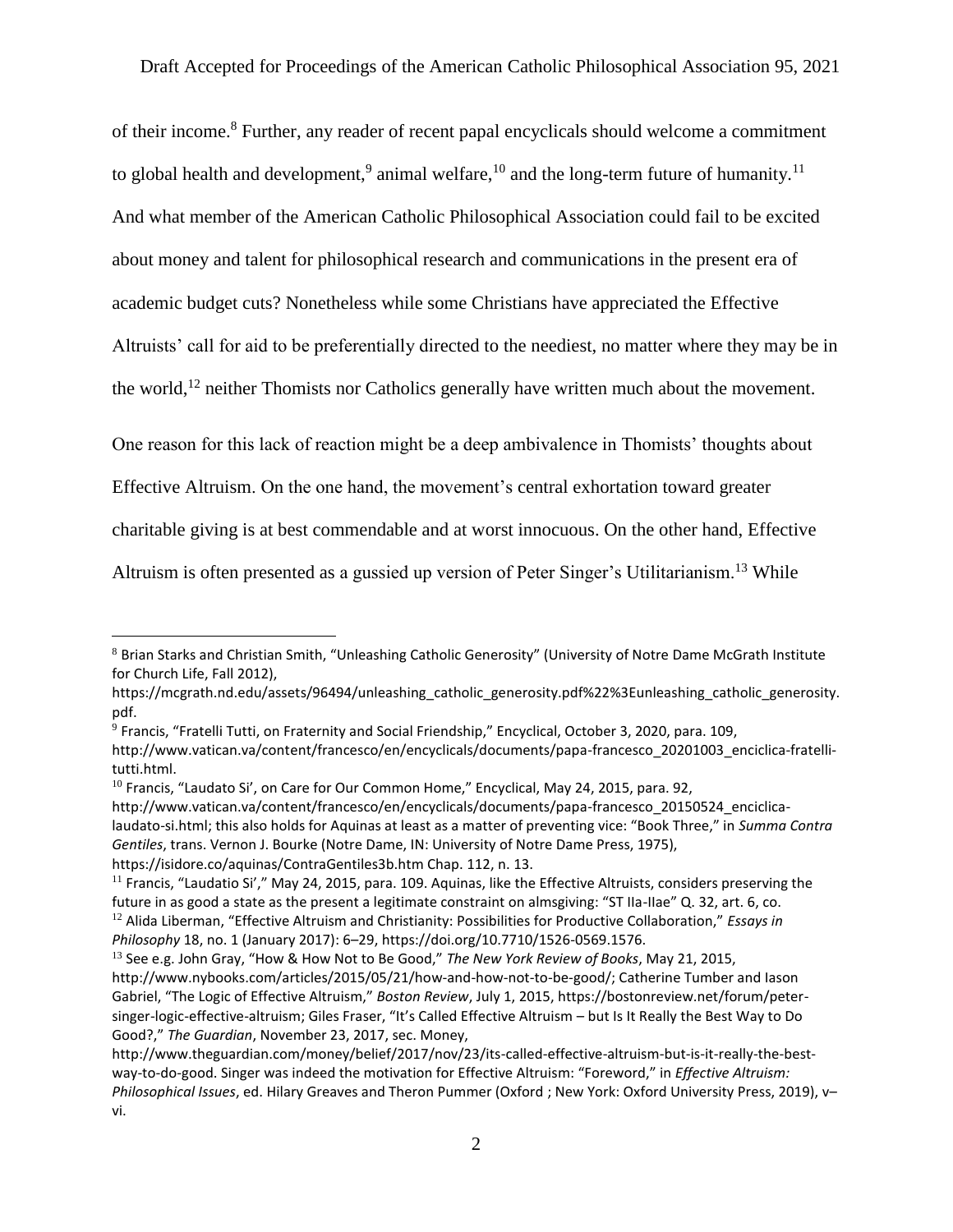Catholics can appreciate Singer's concern for the poor,<sup>14</sup> the logical conclusion of his views in the infanticide of severely disabled infants is morally repugnant to anyone with even vaguely Thomist sensibilities.<sup>15</sup> Moreover, utilitarianism was condemned as a moral philosophy detached from eternal law in the magisterium of both Pius  $XII^{16}$  and John Paul II.<sup>17</sup> It is therefore understandable that Thomists may have decided to pass over such a morally ambiguous movement in silence.

I nonetheless suggest that the time for more sustained Thomist engagement with Effective Altruism has come. First, the movement's influence is spreading and deepening throughout all fields of applied ethics and even international relations, so ignoring it is counterproductive. Second, treating the movement as merely a rebranding of already-rebutted utilitarian views ignores the major work Effective Altruists have done, beginning with William MacAskill's doctoral dissertation, $18$  to respond to stock criticisms and expand their field of

<sup>14</sup> E.g. Charles C. Camosy, *Peter Singer and Christian Ethics: Beyond Polarization* (Cambridge University Press, 2012).

<sup>&</sup>lt;sup>15</sup> E.g. Derek S. Jeffreys, "Euthanasia and John Paul II's Silent Language of Profound Sharing of Affection:' Why Christians Should Care About Peter Singer," *Christian Bioethics: Non-Ecumenical Studies in Medical Morality* 7, no. 3 (January 1, 2001): 359–78, https://doi.org/10.1076/chbi.7.3.359.6881; Peter J Colosi, "John Paul II and Christian Personalism vs. Peter Singer and Utilitarianism: Two Radically Opposed Conceptions of the Nature and Meaning of Suffering," *Ethics Education* 15, no. 1 (2009): 23; John Finnis, "Capacity, Harm and Experience in the Life of Persons as Equals," *Journal of Medical Ethics* 39, no. 5 (2013): 281–83; Robert P George, "Infanticide and Madness," *Journal of Medical Ethics* 39, no. 5 (2013): 299–301; Charles C. Camosy, "Concern for Our Vulnerable Prenatal and Neonatal Children: A Brief Reply to Giubilini and Minerva," *Journal of Medical Ethics* 39, no. 5 (2013): 296–98; John Paul II, "Evangelium Vitae, on the Value and Inviolability of Human Life," Encyclical, March 25, 1995, para. 14, http://www.vatican.va/content/john-paul-ii/en/encyclicals/documents/hf\_jp-ii\_enc\_25031995\_evangeliumvitae.html; Aquinas, "ST IIa-IIae" Q. 64, art. 6, co.

<sup>&</sup>lt;sup>16</sup> "Summi Pontificatus, on the Union of Human Society," Encyclical, October 20, 1939, para. 55, http://www.vatican.va/content/pius-xii/en/encyclicals/documents/hf\_p-xii\_enc\_20101939\_summipontificatus.html.

<sup>17</sup> "Veritatis Splendor," Encyclical, August 6, 1993, para. 74, http://w2.vatican.va/content/john-paulii/en/encyclicals/documents/hf\_jp-ii\_enc\_06081993\_veritatis-splendor.html.

<sup>&</sup>lt;sup>18</sup> "Normative Uncertainty" (Ph.D. thesis, Oxford, UK, University of Oxford, 2014).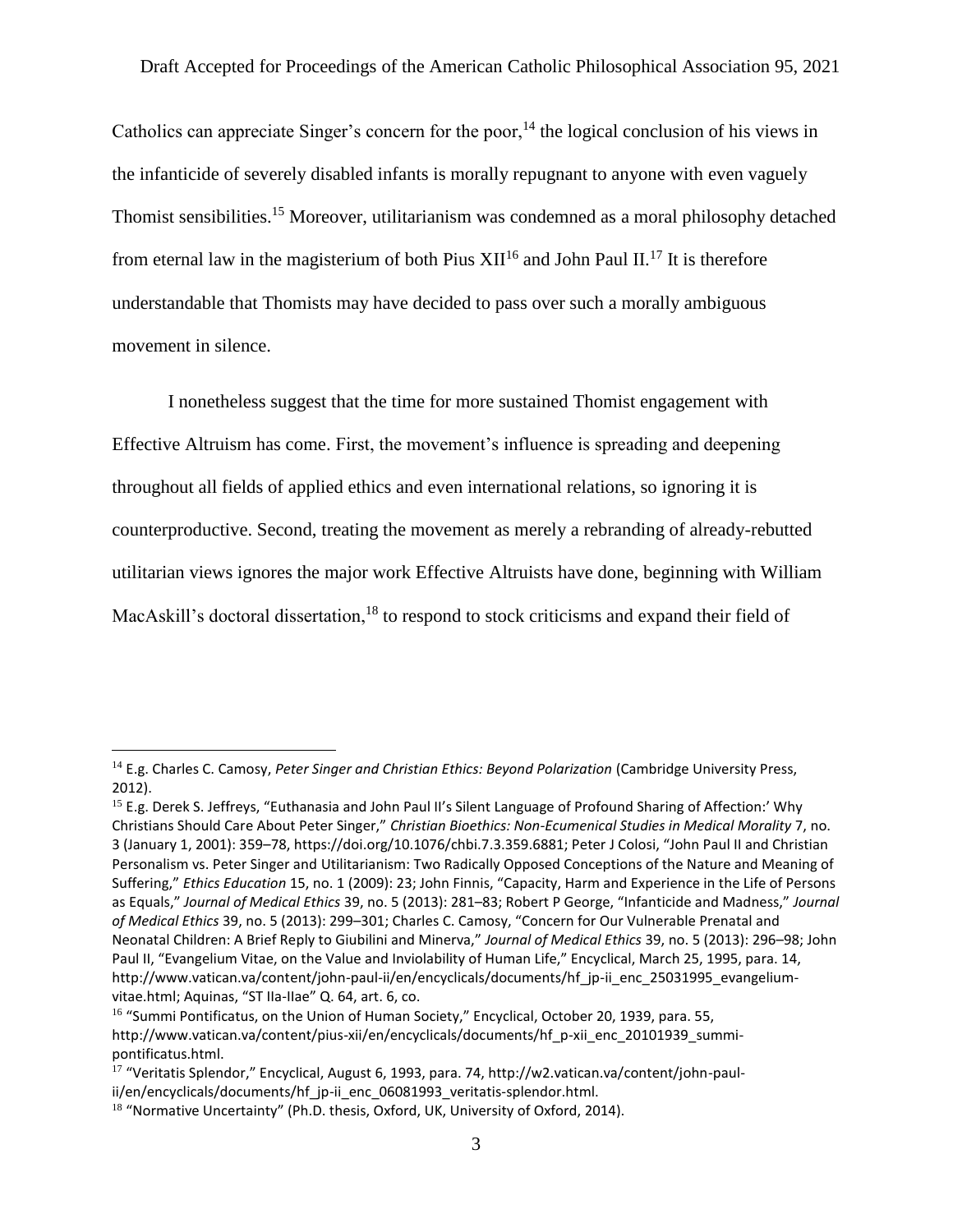ethical regard. Indeed, Effective Altruists have begun making arguments that are pro-natal,<sup>19</sup> unabashedly pro-life, $^{20}$  and even ascetical.<sup>21</sup> A more nuanced appraisal is worthwhile.

## <span id="page-4-0"></span>2. Axiological Criticisms and Responses

Every ethical theory must offer both an axiology (an account of the goods and evils which motivate action) and an action theory (an account of how particular actions relate to those goods and evils). This appraisal begins with axiology, since Thomists have sharply criticized utilitarians in this regard but Effective Altruism has made significant advances.

#### 2.1 The Hedonic Criticism

<span id="page-4-1"></span>One response to utilitarianism, exemplified by the old *Catholic Encyclopedia*, is to treat it as "a modern form of the Hedonistic ethical theory which teaches that the end of human conduct is happiness" such that "the arguments urged against Hedonism in general are effective against Utilitarianism."<sup>22</sup> Unaugmented, this is a strange line of criticism for Thomists, since Aquinas professes that happiness is the last end of man because it is "a perfect good that puts the appetite totally to rest."<sup>23</sup> Perhaps the real objection is that utilitarians define happiness in a reductive way as net quantity of pleasure,  $24$  whereas Aquinas holds that true happiness is found in God alone rather than in pleasure, which he takes to be a mere bodily delight.<sup>25</sup> While this criticism finds its

<sup>20</sup> Dale, "Blind Spots: Compartmentalizing," *Effective Altruism Forum* (blog), December 31, 2014, https://forum.effectivealtruism.org/posts/ADuroAEX5mJMxY5sG/blind-spots-compartmentalizing.

<sup>21</sup> Kathryn Muyskens, "The Other Half of Effective Altruism: Selective Asceticism," *Essays in Philosophy* 18, no. 1 (April 1, 2017): 91–106, https://doi.org/10.7710/1526-0569.1575.

<sup>19</sup> Bernadette Young, "Parenthood and Effective Altruism," *Effective Altruism Forum* (blog), April 14, 2014, https://forum.effectivealtruism.org/posts/bz2A2gRvtrpHAsToN/parenthood-and-effective-altruism.

<sup>22</sup> James Fox, "Utilitarianism," in *The Catholic Encyclopedia* (New York: Robert Appleton Company, 1912), https://www.newadvent.org/cathen/15241c.htm.

<sup>23</sup> Thomas Aquinas, "Prima Secundae," in *Summa Theologiae*, trans. Alfred J. Freddoso, 2016,

http://www3.nd.edu/~afreddos/summa-translation/TOC-part1-2.htm Q. 2, art. 8, co.

<sup>24</sup> Jason Lloyd, "Let There Be Justice: A Thomistic Assessment of Utilitarianism and Libertarianism," *Texas Review of Law and Policy* 229 (Fall 2003): 232.

 $25$  Aquinas, "ST Ia-Ilae" Q. 2, art. 6, co.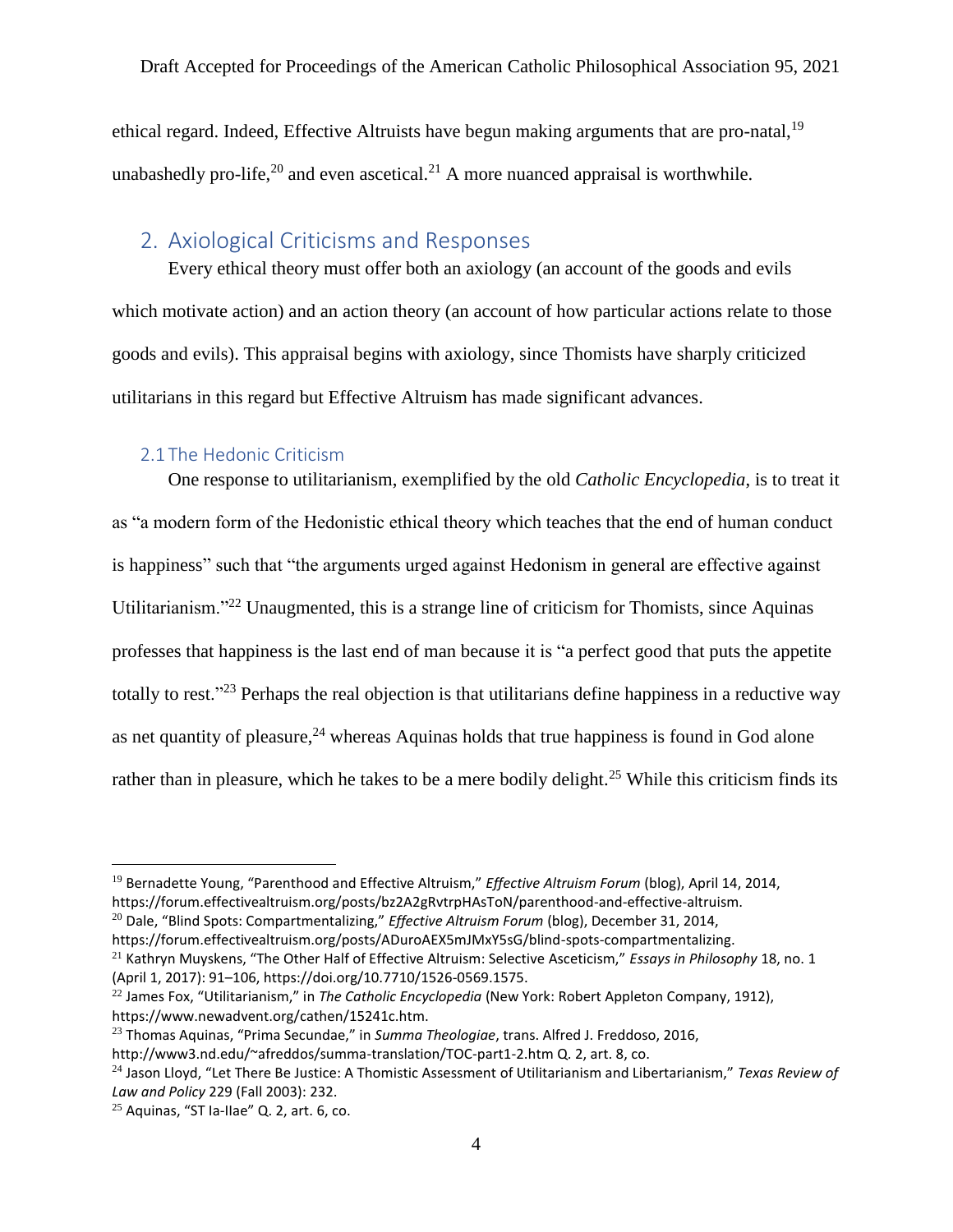mark for Bentham, however, it fails to hold for Mill and Singer.<sup>26</sup> Mill admits not only quantitative but also qualitative distinctions in happiness, and his "rule for measuring [quality] against quantity" is "the preference felt by those who, in their opportunities of experience, to which must be added their habits of self-consciousness and self-observation, are best furnished with the means of comparison."<sup>27</sup> Singer, too, has defended this sort of preference-based utilitarianism.<sup>28</sup> Aquinas's argument *against* happiness consisting in bodily pleasure is based on just this sort of preference-ordering argument: bodily pleasure is finite and thus incapable of satisfying infinite human desire, while the infinite goodness of God can completely satisfy human desire without bodily pleasure.<sup>29</sup>

Jason Lloyd suggests that the relevant difference is utilitarians' subjective conception of happiness grounded in the experiences of the majority versus Aquinas's objective hierarchy of goods.<sup>30</sup> What makes Aquinas's hierarchy of goods objective, however, is not that it commands universal assent but that such ordering belongs to the wise man who is actually acquainted with (*cognoscit*) the highest good.<sup>31</sup> Only such a person, possessed of wisdom as a gift of the Holy Spirit, would meet Mill's criterion of being best furnished with the means of comparison. Indeed, more recent utilitarians like Allan Gibbard insist that the theory depends on some objective ordering of preferences.<sup>32</sup> While Aquinas's account of the qualitative hierarchy of human goods

<sup>26</sup> Emilie Dardenne, "From Jeremy Bentham to Peter Singer," *Revue d'études Benthamiennes* 7 (September 13, 2010), https://doi.org/10.4000/etudes-benthamiennes.204.

<sup>27</sup> John Stuart Mill, "Utilitarianism," in *Essays on Ethics, Religion and Society*, ed. John M. Robson, Collected Works of John Stuart Mill 10 (Toronto: University of Toronto Press, 1969), 214.

<sup>28</sup> Peter Singer, *Practical Ethics*, 3rd edition (New York: Cambridge University Press, 2011), 25.

 $29$  Aquinas, "ST Ia-IIae" Q. 2, art. 6, co.

 $30$  "Let There Be Justice: A Thomistic Assessment of Utilitarianism and Libertarianism," 235, 241.

 $31$  Aquinas, "ST IIa-IIae" Q, 45, art. 1, co.

<sup>32</sup> Allan F. Gibbard, "Ordinal Utilitarianism," in *Arrow and the Foundations of the Theory of Economic Policy*, ed. George R. Feiwel (London: Palgrave Macmillan UK, 1987), 135–53, https://doi.org/10.1007/978-1-349-07357-3\_3.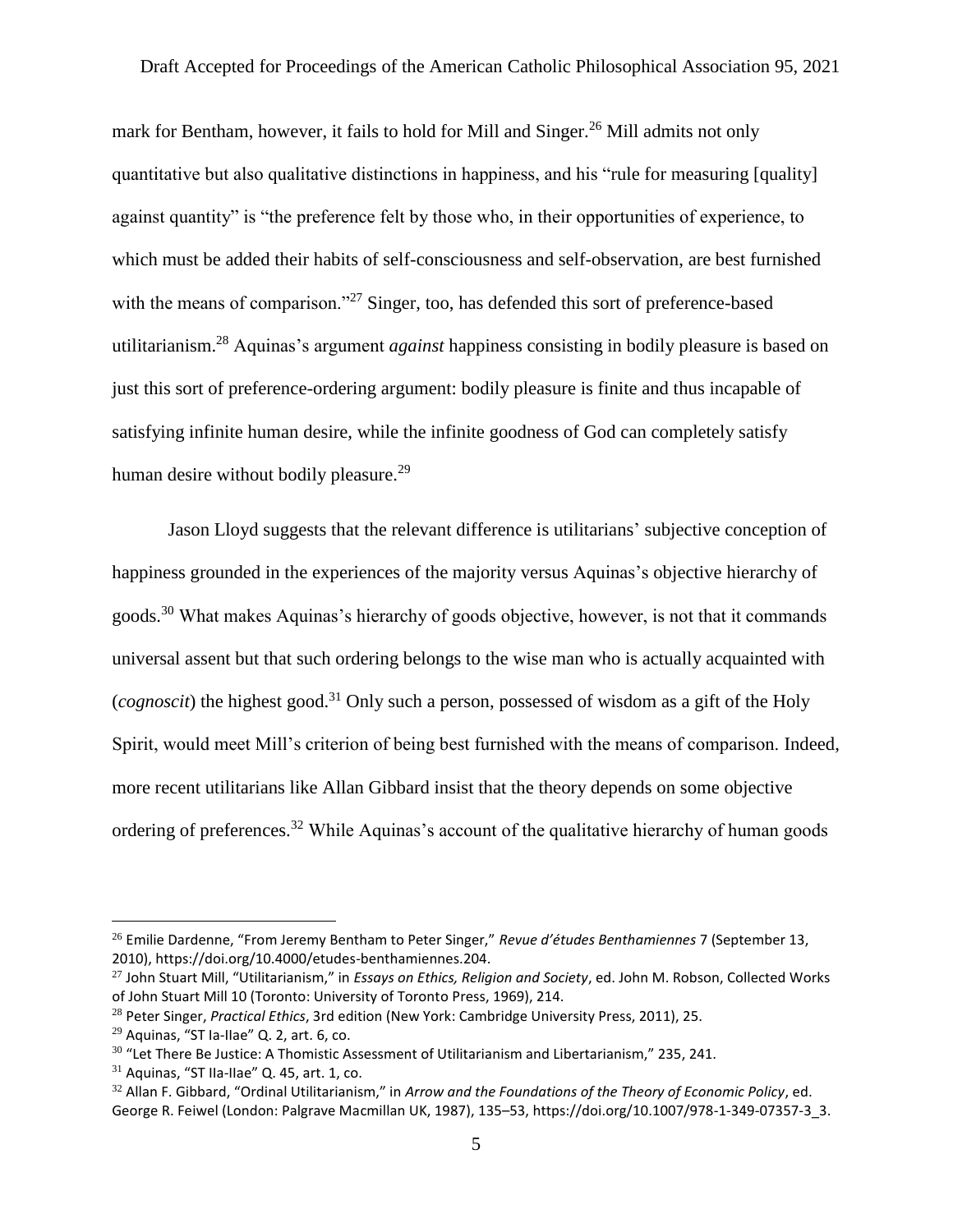certainly exceeds the bounds of Mill's materialism and empiricism, these metaphysical and epistemic concerns are outside the scope of utilitarianism as an ethical theory.

Effective Altruism goes even further in partitioning the application of utilitarian reasoning from the metaphysical ground of utility. Far from a commitment to the deeply controverted claims associated with Bentham and Singer, MacAskill says that Effective Altruism does not essentially involve any first-order normative claims at all, and is even compatible with significant uncertainty about the correct axiology.<sup>33</sup> Instead, MacAskill thinks that Effective Altruism requires only the commitments to *effectiveness* (doing as much good as possible with the resources available) and *altruism* (everyone's good should count equally).<sup>34</sup>

Thomists should respect both of these commitments. Aquinas argues that almsgiving is a matter of precept due to its relation with charity—we are to be the well-*doers* of others and not merely their well-*wishers*—and that the precept applies to resources surplus to maintaining one's own person and household.<sup>35</sup> The first claim on this surplus is had by those whose needs are extreme and otherwise unmet,  $36$  and Aquinas further specifies that it is not praiseworthy to give extravagantly to those whose needs are already met, because the same resources could be used to meet the basic needs of others.<sup>37</sup> Having thus established *effectiveness* as a requirement, Aquinas

<sup>33</sup> MacAskill, "Normative Uncertainty"; William MacAskill, "Normative Uncertainty as a Voting Problem," *Mind* 125, no. 500 (October 1, 2016): 967–1004, https://doi.org/10.1093/mind/fzv169; William MacAskill and Toby Ord, "Why Maximize Expected Choice-Worthiness?," *Noûs* 54, no. 2 (2020): 327–53,

https://doi.org/10.1111/nous.12264; William MacAskill, Krister Bykvist, and Toby Ord, *Moral Uncertainty* (Oxford ; New York: Oxford University Press, 2020).

<sup>34</sup> MacAskill, "The Definition of Effective Altruism," 14.

 $35$  Aquinas, "ST IIa-IIae" Q. 32, art. 5, co.

<sup>&</sup>lt;sup>36</sup> Ibid.. Effective Altruists disagree among themselves about the "otherwise unmet" criterion, see Mark Budolfson and Dean Spears, "The Hidden Zero Problem: Effective Altruism and Barriers to Marginal Impact," in *Effective Altruism: Philosophical Issues*, ed. Hilary Greaves and Theron Pummer (Oxford ; New York: Oxford University Press, 2019); versus Andreas Morgensen, "The Callousness Objection," in *Effective Altruism: Philosophical Issues*, ed. Hilary Greaves and Theron Pummer (Oxford ; New York: Oxford University Press, 2019).

 $37$  Aquinas, "ST IIa-IIae" Q. 32, art. 10, co.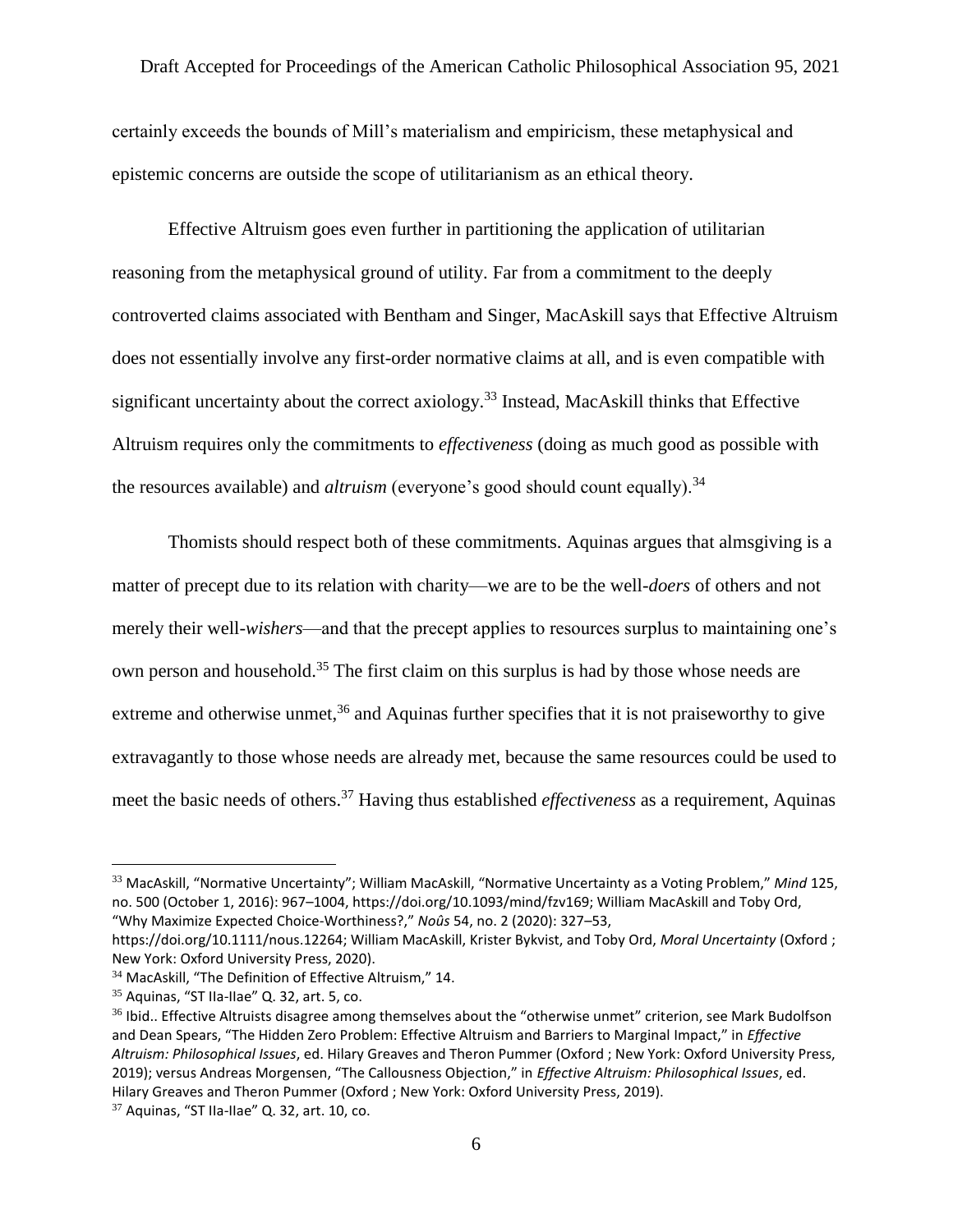also insists on *altruism*. Where almsgiving is a matter of precept it is not a matter of liberality,<sup>38</sup> and thus the recipients must be selected according to their circumstances rather than personal preference.<sup>39</sup> While Aquinas grants that closeness to the giver of alms is a circumstance yielding a certain claim on care, he nonetheless insists that it be a lesser criterion than the extent of need.<sup>40</sup> This is quite compatible with current framings of Effective Altruism since resources given to those closely conjoined to us might either be considered as simply unavailable for *altruism*<sup>41</sup> or as a duty of group membership which preempts individualized duties.<sup>42</sup> Far from being precluded by Thomistic axiology, the minimal heuristic principles of Effective Altruism thus seem to follow from Thomist commitments. $43$ 

#### <span id="page-7-0"></span>2.2 The Institutions Criticism

Another common criticism of Effective Altruism is the institutional critique, which

"targets effective altruists' tendency to focus on single actions and their proximate

consequences" to "the neglect of coordinated sets of actions directed at changing social

structures that reliably cause suffering."<sup>44</sup> The institutional critique arises directly from the

commitment to *effectiveness*, which requires data—data that is much easier to obtain for projects

of narrower scope and their proximate consequences than for broader and longer-term

<sup>38</sup> C.f. ibid. Q.63, art. 1, ad 3.

 $39$  This is the sin Aquinas calls "regard for persons": Ibid. Q. 63, art. 1, co.

<sup>40</sup> Ibid. Q. 32, art. 9, co.

<sup>41</sup> MacAskill, "The Definition of Effective Altruism," 15–16.

<sup>42</sup> Stephanie Collins, "Beyond Individualism," in *Effective Altruism: Philosophical Issues*, ed. Hilary Greaves and Theron Pummer (Oxford ; New York: Oxford University Press, 2019).

<sup>43</sup> As Mill himself supposed: "Utilitarianism," 218.

<sup>44</sup> Alice Crary, "Letter to a Young Philosopher: Don't Become an Effective Altruist" (Public Philosophy, Oxford University, June 11, 2020), https://www.oxfordpublicphilosophy.com/blog/letter-to-a-young-philosopher-dontbecome-an-effective-altruiststrong-strong. This criticism has been advanced by Angus Deaton, "The Logic of Effective Altruism," *Boston Review*, July 1, 2015, https://bostonreview.net/forum/peter-singer-logic-effectivealtruism, Emily Clough, "Effective Altruism's Political Blind Spot," *Boston Review*, July 14, 2015, https://bostonreview.net/world/emily-clough-effective-altruism-ngos, and especially Timothy Syme, "Charity vs. Revolution: Effective Altruism and the Systemic Change Objection," *Ethical Theory and Moral Practice* 22, no. 1 (February 1, 2019): 93–120, https://doi.org/10.1007/s10677-019-09979-5.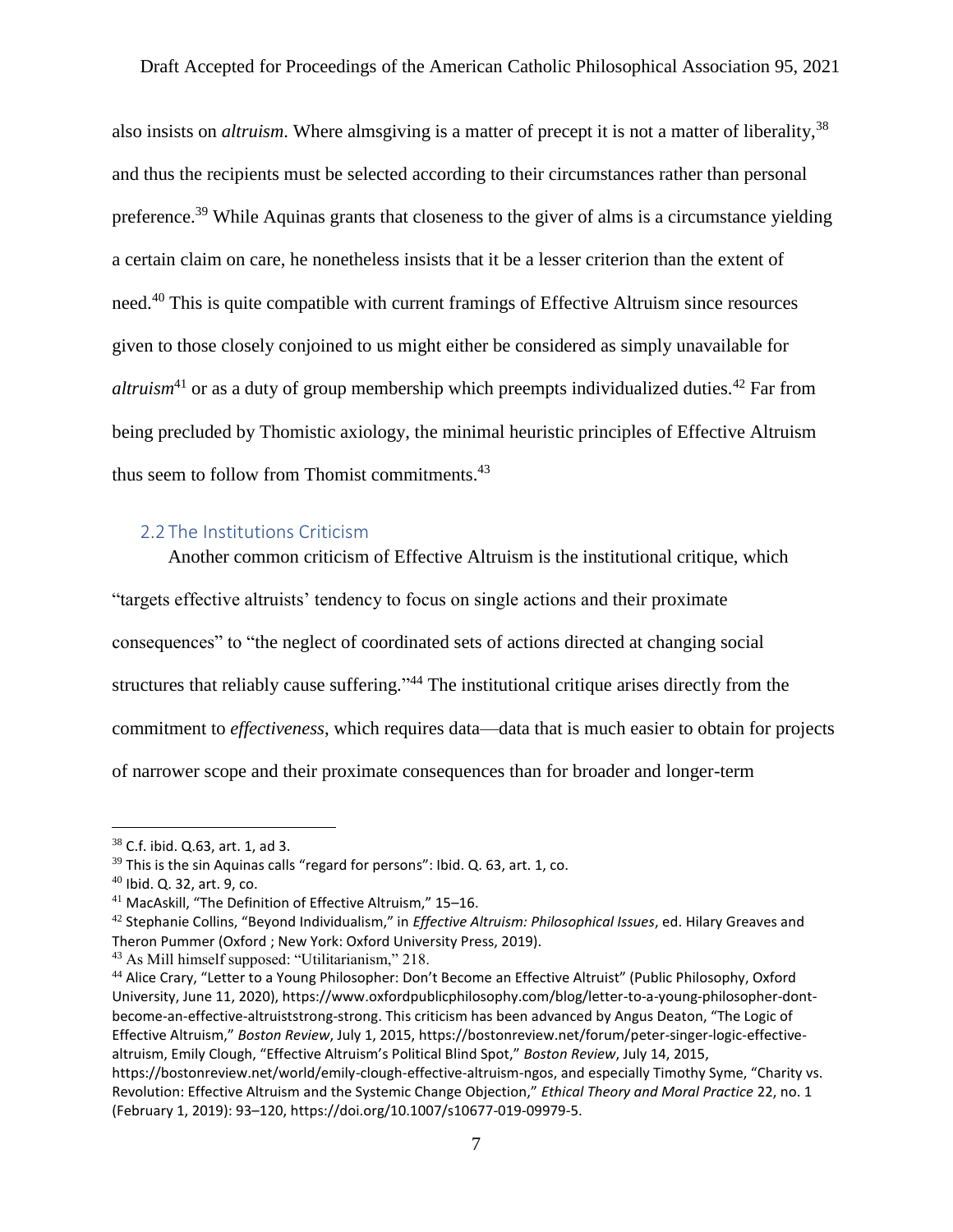undertakings. This concern about malformed social structures should resonate with Catholics due to its similarity to Pope John Paul II's language of "structures of sin."<sup>45</sup> Such sinful institutions, moreover, are the macro-scale versions of an even more fundamental structure which reliably causes suffering, but can be improved by a coordinated set of actions—vicious character.<sup>46</sup>

The institutional critique certainly lands on Bentham's purely act-based utilitarianism. In fact, Mill himself recognized the inadequacy of Bentham's theory in this respect, and insisted on the moral importance of habits:

When the moralist thus overlooks the relation of an act to a certain state of mind as its cause, and its connection through that common cause with large classes and groups of actions apparently very little resembling itself, his estimation even of the consequences of the very act itself, is rendered imperfect. For it may be affirmed with few exceptions, that any act whatever has a tendency to fix and perpetuate the state or character of mind in which itself has originated. And if that important element in the moral relations of the action be not taken into account by the moralist as a cause, neither probably will it be taken into account as a consequence. $47$ 

Surely this is not a full-blown virtue ethics. Mill is a consequentialist, whose axiology reduces to

the aggregate happiness present in a state of affairs, which character helps to cause and compose

but does not constitute.<sup>48</sup> Aquinas is also not a strict virtue-ethicist in his axiology, however,

taking *actions* rather than character the central bearers of moral good and evil,<sup>49</sup> and including all

foreseen harms as aggravating factors in the evil ascribed to actions.<sup>50</sup> While these axiological

<sup>45</sup> John Paul II, "Sollicitudo Rei Socialis," Encyclical, December 30, 1987, paras. 36–40,

http://www.vatican.va/content/john-paul-ii/en/encyclicals/documents/hf\_jp-ii\_enc\_30121987\_sollicitudo-reisocialis.html.

<sup>46</sup> See Aquinas, "ST Ia-IIae" Q. 71, art. 3 for a discussion of the relation between vice and sets of actions. The analogy with character should be taken seriously, since in the social sciences "institutions" means any "wellestablished and structured pattern of behavior": "Economic Institutions," in *The Library of Economics and Liberty* (Liberty Fund, 2019), https://www.econlib.org/library/Topics/College/economicinstitutions.html.

<sup>47</sup> John Stuart Mill, "Remarks on Bentham's Philosophy," in *Essays on Ethics, Religion and Society*, ed. John M. Robson, Collected Works of John Stuart Mill 10 (Toronto: University of Toronto Press, 1969), 8.

<sup>48</sup> Mill, "Utilitarianism," 213.

 $49$  Aquinas, "ST Ia-IIae" q. 71, arts. 3, 5.

<sup>50</sup> Ibid. Q. 73, art. 8, co.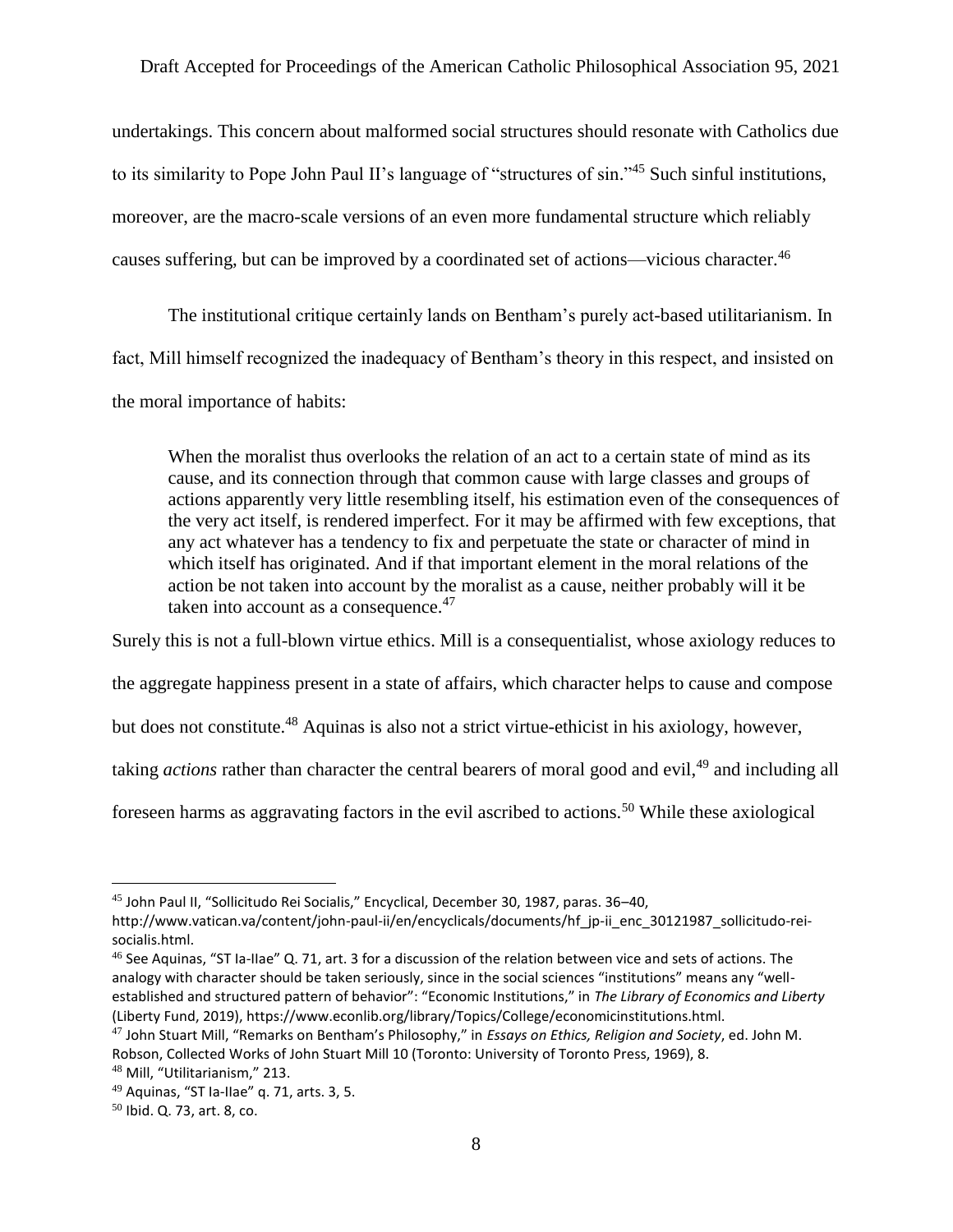differences between Aquinas and Mill are subtle (because the terminology used and distinctions made differ so sharply), they are fundamental for any deep comparison of Thomistic and utilitarian ethics. For the purpose of shared public advocacy, however, these metaphysical differences need not take center stage—it's sufficient to note that utilitarians are not insensitive to the importance of character formation in moral decision-making.

Effective Altruists have also taken the institutional criticism seriously and worked to internalize it. Certainly they were right to care about data, as anyone committed to *effectiveness* (like Aquinas) should. Different programs for preventing the effects of contagious disease in poor countries sometimes have *thousand*-fold differences in their cost-effectiveness,<sup>51</sup> which our sin-darkened intellects<sup>52</sup> often fail to recognize in the absence of data. Even knowledge of earthly sciences proportioned to our minds requires great care and perseverance,<sup>53</sup> and God has directly revealed little about the relative effectiveness of various charitable endeavors. On the other hand, Effective Altruists have been committed from the start to some endeavors on which little data exists (like the preservation of the far future against hostile artificial intelligences) because of their large potential benefits.<sup>54</sup> Effective Altruism's attachment to empirical evidence is not due to misguided scientism but rather a concern that *effectiveness* will otherwise be dominated by

<sup>51</sup> Toby Ord, "The Moral Imperative Toward Cost-Effectiveness in Global Health," in *Effective Altruism: Philosophical Issues*, ed. Hilary Greaves and Theron Pummer (Oxford ; New York: Oxford University Press, 2019), 31.

<sup>52</sup> See the contrast between Thomas Aquinas, "Prima Pars," in *Summa Theologiae*, trans. Alfred J. Freddoso, 2016, http://www3.nd.edu/~afreddos/summa-translation/TOC-part1.htm Q. 94, art. 4, co., and "ST Ia-IIae" Q. 85, art. 3, co.

<sup>53</sup> Aquinas, "ST IIa-IIae" Q. 2, art. 4, co.

<sup>54</sup> Nick Beckstead, "A Brief Argument for the Overwhelming Importance of Shaping the Far Future," in *Effective Altruism: Philosophical Issues*, ed. Hilary Greaves and Theron Pummer (Oxford ; New York: Oxford University Press, 2019).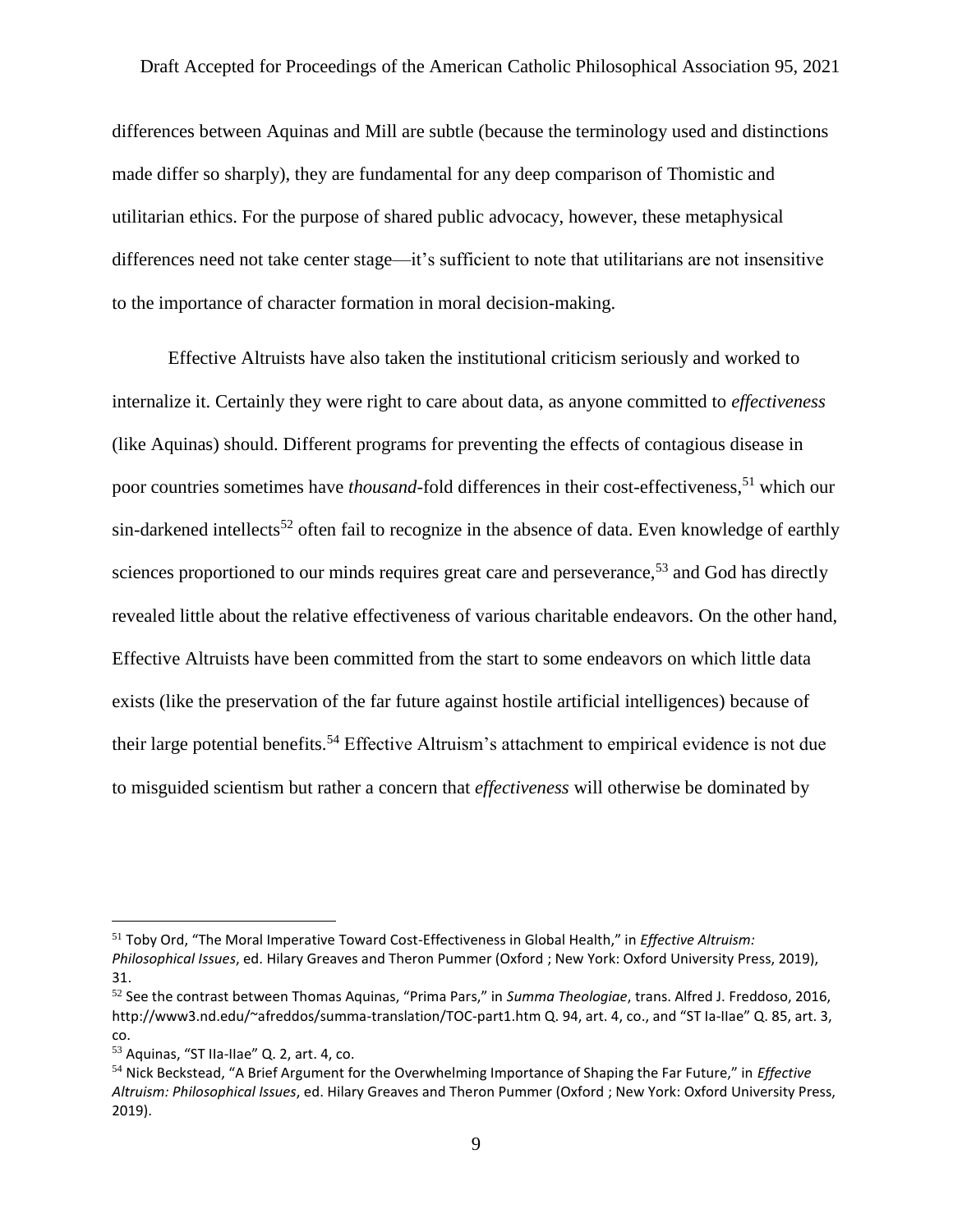emotional appeals<sup>55</sup>—a concern which Thomists should share since Aquinas identifies reason's failure in the face of inordinate passion as the general internal cause of sin.<sup>56</sup> Furthermore, Effective Altruists have recently been more explicit about taking a broader view of scientific methodology "to include reliance on careful rigorous argument and theoretical models as well as data,"<sup>57</sup> and a broader view of data which includes "ways of gaining empirical evidence other than [Randomized Controlled Trials]."<sup>58</sup> Effective Altruists have even come to realize that promoting a given form of altruism is a good way to gain data and improve institutions in a virtuous cycle<sup>59</sup>—an insight that should be familiar to an Aristotelian thinking about character development. These insights have spurred Effective Altruists to begin addressing both the improvement of individual character<sup>60</sup> and political institutions.<sup>61</sup> The institutional critique has been fully internalized by Effective Altruists.

## <span id="page-10-0"></span>3. Action-Theoretic Criticisms and Responses

Thomists have historically criticized not only utilitarianism's axiology but also its action

theory. While Effective Altruists have tried to make their action theory open to more agent-

centric and non-consequentialist perspectives, less has been gained in this area than in axiology.

<sup>55</sup> Iason Gabriel and Brian McElwee, "Effective Altruism, Global Poverty, and Systemic Change," in *Effective Altruism: Philosophical Issues*, ed. Hilary Greaves and Theron Pummer (Oxford ; New York: Oxford University Press, 2019), 101.

<sup>56</sup> See "ST Ia-IIae" Q. 75, arts. 1-2 and Q. 77, art. 1.

<sup>57</sup> MacAskill, "The Definition of Effective Altruism," 14.

<sup>&</sup>lt;sup>58</sup> Ibid., 15. This even includes awareness of the external validity concerns about Randomized Controlled Trials: Amanda Askell, "Evidence Neutrality and the Moral Value of Information," in *Effective Altruism: Philosophical Issues*, ed. Hilary Greaves and Theron Pummer (Oxford ; New York: Oxford University Press, 2019), 46n27. <sup>59</sup> Askell, "Evidence Neutrality and the Moral Value of Information."

<sup>60</sup> Richard Yetter Chappell, "Overriding Virtue," in *Effective Altruism: Philosophical Issues*, ed. Hilary Greaves and Theron Pummer (Oxford ; New York: Oxford University Press, 2019).

<sup>&</sup>lt;sup>61</sup> Gabriel and McElwee, "Effective Altruism, Global Poverty, and Systemic Change."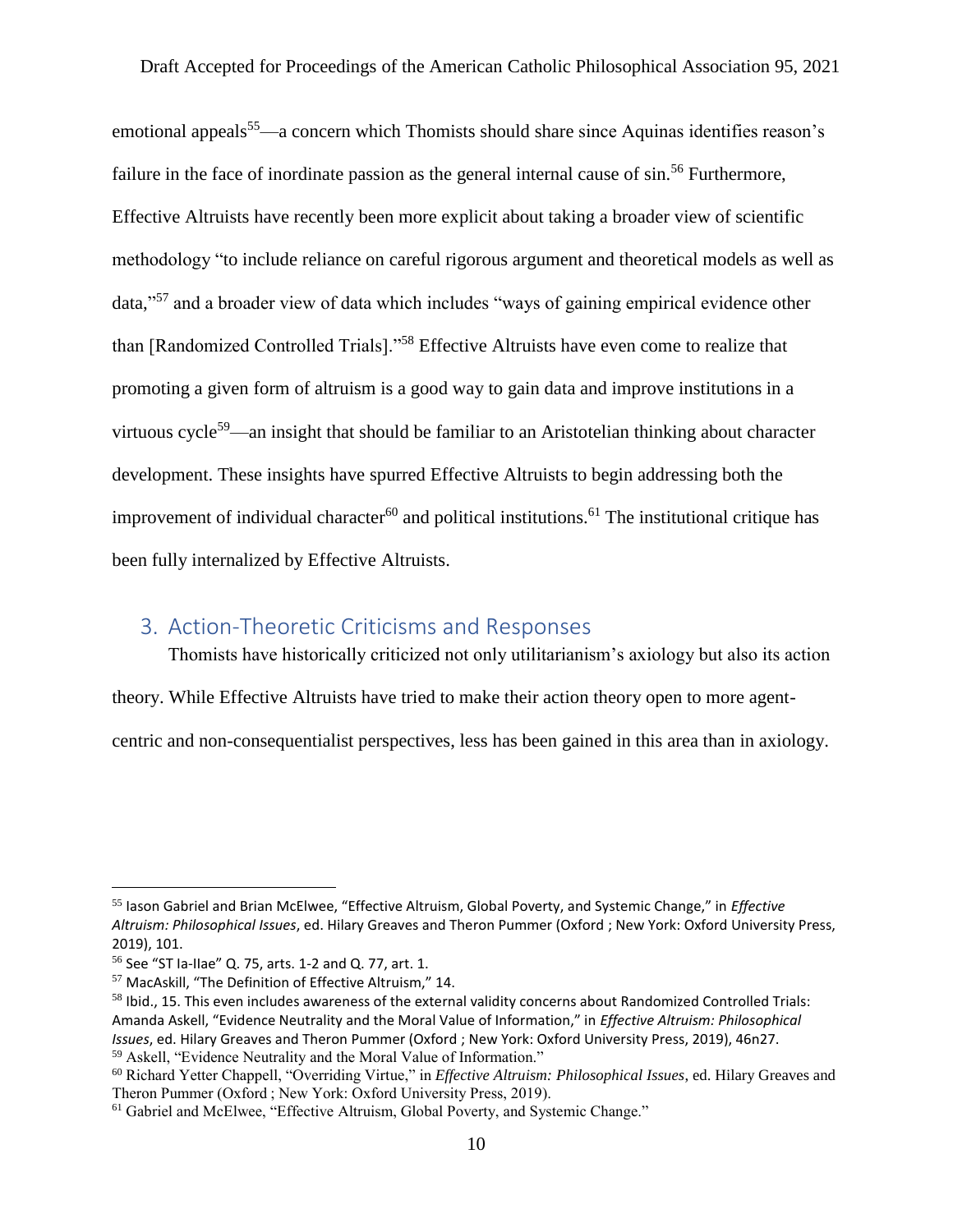#### 3.1 The Rationality Criticisms

<span id="page-11-0"></span>Another venerable criticism of utilitarianism recorded by the *Catholic Encyclopedia* is that it would require moral agents to "calculate…all the results of every action" which would "require an intellect much more powerful than that with which man is endowed."<sup>62</sup> Here again, there are reasons to be doubtful. First, as Mill notes, one can rely on the world's regularities (which are precisely what Effective Altruists use the scientific method to discern) to derive heuristic subordinate principles.<sup>63</sup> The production of these heuristic subordinate principles needed to compensate for each agent's limited calculation ability is the basic justification for the practical side of the Effective Altruism program.<sup>64</sup> This procedure should be familiar to Thomists,<sup>65</sup> who take the natural law to include a multitude of secondary precepts derived from the first precept to do good and avoid evil,<sup>66</sup> even though fallen humans often fail to understand the derivation.<sup>67</sup> Second, *pace* Robert George,<sup>68</sup> Thomists also face the calculation problem, since as argued above they endorse *effectiveness* as a matter of precept in at least some cases.<sup>69</sup> Finally, Effective Altruists have taken on the calculation problem directly, calculating the likely cost-effectiveness of further research on cost-effectiveness.<sup>70</sup> As long as this series of estimates converges, the subordinate heuristic principles used by Effective Altruists will be maximally efficient.

 $\overline{a}$ 

<sup>65</sup> Mill himself argues for this parallel: "Utilitarianism," 224.

<sup>62</sup> Fox, "Utilitarianism."

<sup>63</sup> Mill, "Utilitarianism," 225.

<sup>64</sup> "Our Criteria for Top Charities," GiveWell, January 2020, https://www.givewell.org/how-we-work/criteria.

<sup>66</sup> Aquinas, "ST Ia-IIae" Q. 94, art. 2.

<sup>67</sup> Ibid. Q. 94, art. 6.

<sup>68</sup> Robert P. George, "Does the Incommensurability Thesis Imperil Common Sense Moral Judgements," *Am. J. Juris.* 37 (1992): 185.

 $^{69}$  In addition to the case of almsgiving discussed above, the proportionality condition on violence (Aquinas, "ST) IIa-IIae" Q. 64, art. 7) also requires calculation. .

<sup>70</sup> E.g. Owen Cotton-Barratt, "Project Overview: Problems of Unknown Difficulty," The Global Priorities Project, February 6, 2015, http://globalprioritiesproject.org/2015/02/project-overview-problems-of-unknown-difficulty/.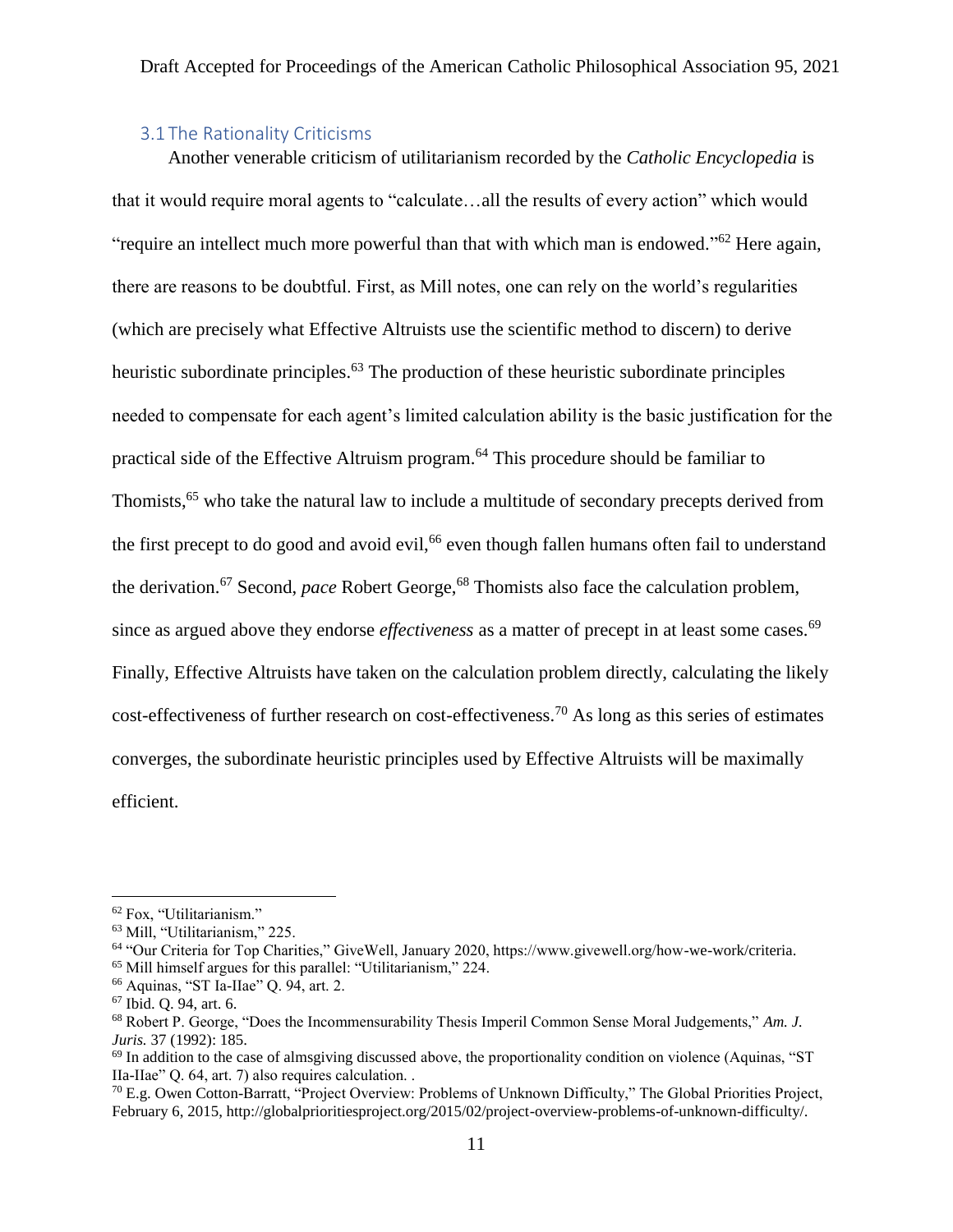The calculation criticism can be understood as a special case of the more general demandingness objection, that utilitarianism simply asks too much of us, both intellectually and morally. The moral over-demandingness of utilitarianism is supposed to consist in its insistence that we "promote the happiness of others, even at the expense of our own projects."<sup>71</sup> This demandingness should not discomfit Thomists, however, since Aquinas also offers a demanding morality where every action is concretely good or evil (never indifferent),<sup>72</sup> a good action must be good in all respects (species, circumstance, and intention),  $^{73}$  intention is only good insofar as it is in complete conformity with the divine will,  $^{74}$  even a disorder of the means implies venial  $\sin^{75}$  and ignorance only completely excuses when it is completely involuntary.<sup>76</sup> In both moral systems the good is jealous and tends to preclude personal projects conceived without reference to it. Perhaps unsurprisingly, then, Thomist and Effective Altruist responses to the demandingness objection look quite similar. The first move is to sharply distinguish precept from counsel, as when Aquinas insists that almsgiving is only a matter of precept for resources surplus to maintaining one's state in life,<sup>77</sup> or as MacAskill puts it, Effective Altruism does not normatively imply sacrifice.<sup>78</sup> The second move is to nonetheless hold out giving even more as

<sup>71</sup> Alison Hills, "Utilitarianism, Contractualism and Demandingness," *The Philosophical Quarterly* 60, no. 239 (April 1, 2010): 225–42, https://doi.org/10.1111/j.1467-9213.2009.609.x. For a fuller explanation of the concern, see Brian McElwee, "What Is Demandingness?," in *The Limits of Moral Obligation: Moral Demandingness and Ought Implies Can*, ed. Marcel van Ackeren and Michael Kühler, 1st edition (New York: Routledge, 2015), 21–27. This objection is pressed against Effective Altruism by Crary, "Letter to a Young Philosopher."

 $72$  Aquinas, "ST Ia-IIae" Q. 18, art. 9, co.

<sup>73</sup> Ibid. Q. 18, art. 4, ad 3.

<sup>74</sup> Ibid. Q. 19, art. 10, co.

<sup>75</sup> Ibid. Q. 88, art. 1, co.

<sup>76</sup> Ibid. Q. 76, art. 3, co.

 $77$  Aquinas, "ST IIa-IIae" Q. 32, art. 6, co.

<sup>78</sup> MacAskill, "The Definition of Effective Altruism," 15–16.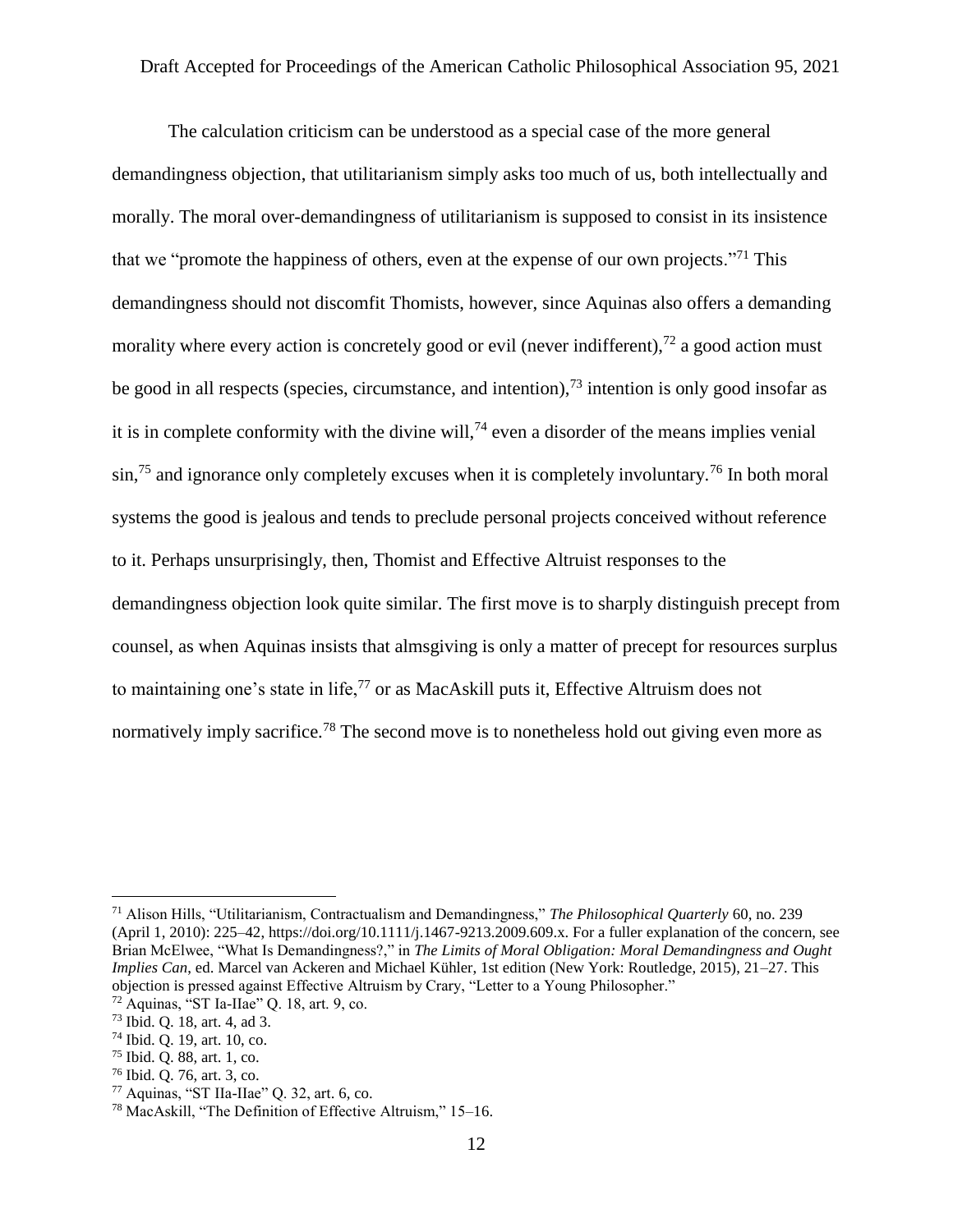an important exercise of virtue, as in Aquinas's discussion of liberality,<sup>79</sup> or as Richard Yetter Chappell puts it for Effective Altruists, "abstract benevolence."<sup>80</sup>

Alice Crary claims that the form of the demandingness criticism with the most force against Effective Altruism is not that it ignores the finitude of our calculative abilities, or the finitude of our willpower, but rather that it ignores the finitude of our ability to recognize values.<sup>81</sup> Recognizing values, she claims, is not merely a matter of abstract intellection, but of transformative engagement with the world: service-learning, as it were. In this view, commitment to a certain strategy is a transformative experience which may foreclose not only factual knowledge that would be gained from other strategies (as Effective Altruists admit),  $82$  but even the values that would make such factual effectiveness worth pursuing. Effective Altruists admit the basic difficulty, since "devoting a certain proportion of one's resources to charity is a way of life,"<sup>83</sup> but contend that their combined commitments to *altruism* and *effectiveness* provide sufficient resources to craft an answer. Due to *altruism*, everyone's preferences should count equally (rather than preferring one's own current or future values), and the scientific methodology of *effectiveness* applies just as well to discovering preferences as to discovering facts, so there is no special problem.<sup>84</sup> Crary's rejoinder is that studying social phenomena presumes rather than elucidates values: "gender-based and racist abuses are not as such

<sup>79</sup> Aquinas, "ST IIa-IIae" Q. 117, art. 1.

<sup>80</sup> Chappell, "Overriding Virtue."

<sup>&</sup>lt;sup>81</sup> Crary, "Letter to a Young Philosopher."

<sup>&</sup>lt;sup>82</sup> Askell, "Evidence Neutrality and the Moral Value of Information."

<sup>83</sup> Ben Sachs, "Demanding the Demanding," in *Effective Altruism: Philosophical Issues*, ed. Hilary Greaves and Theron Pummer (Oxford ; New York: Oxford University Press, 2019), 145. Sachs is himself a strict act utilitarian who thinks that this sacrifice is a matter of precept, but his point for Effective Altruists in general is just that this insistence will lead to more actual altruism, not that they must accept it as a moral truth.

<sup>84</sup> I take this to be the upshot of Jeff Sebo and Laurie Paul, "Effective Altruism and Transformative Experience," in *Effective Altruism: Philosophical Issues*, ed. Hilary Greaves and Theron Pummer (Oxford ; New York: Oxford University Press, 2019), 1–9.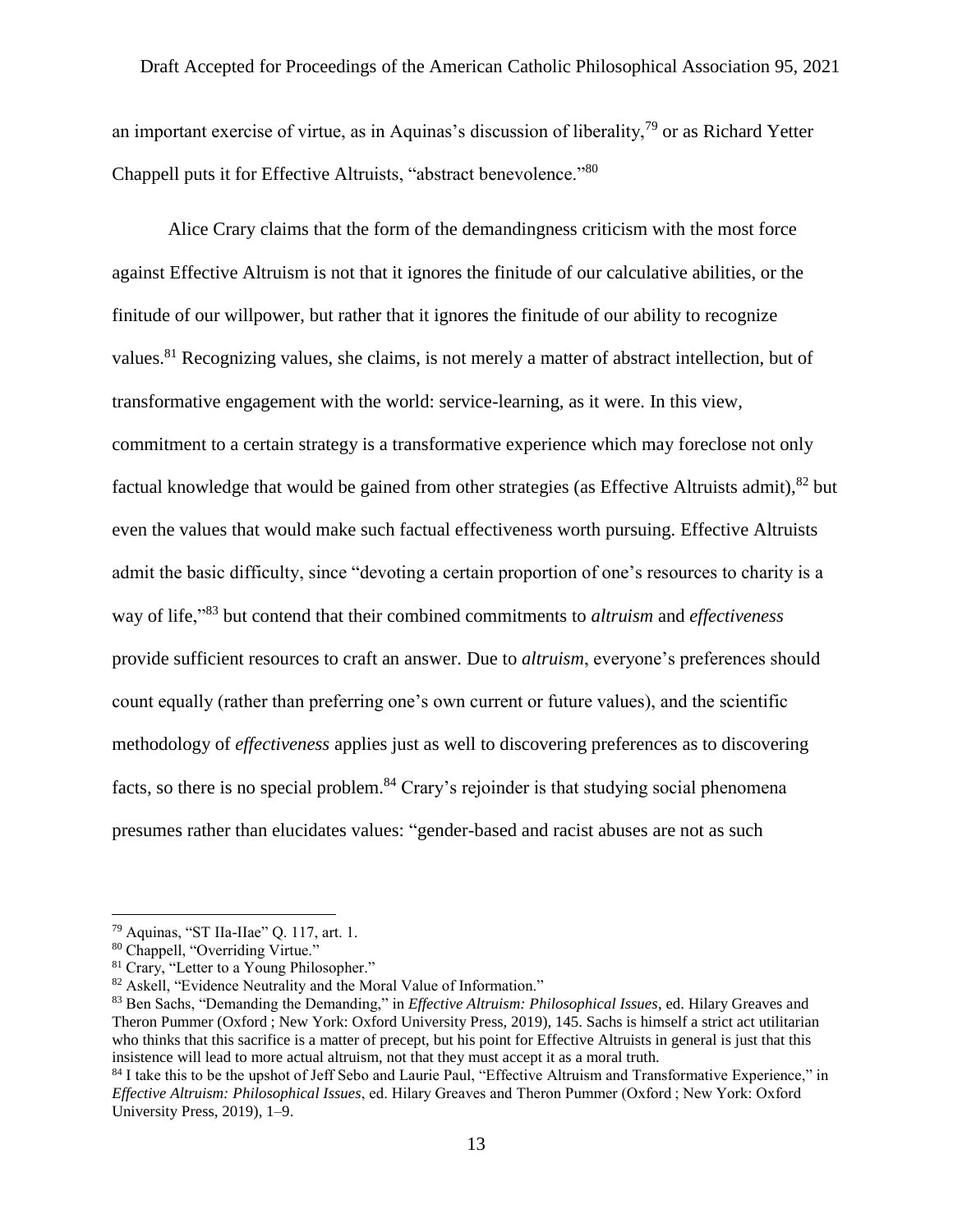indifferently open to view" but rather "only come into focus through the lens of a sense of the social suffering that systematic sexist and racist bias occasions," so "distinctive methods" rather than generalized science are required for ethical engagement with social phenomena.<sup>85</sup> Thomists also face the transformative experience objection because the virtue of liberality achieves its height in giving away all of one's possessions in order to enter religious life,  $86$  a sharply differing state which cannot be fully appreciated in advance. $87$  The Thomist solution relies not on scientific methodology, however, but rather on the tradition which affirms entrance into the religious state as a perpetual divine counsel of perfection.<sup>88</sup> Avid readers of Catholic philosophy will recognize here Alasdair MacIntyre's incommensurable dialectic of "Encyclopaedia, Genealogy, and Tradition."<sup>89</sup> The transformative experience criticism thus cannot be fully internalized by Effective Altruists, but nor should it give them pause since it comes from an incommensurable view of the world.<sup>90</sup> While Thomists may not grant the extreme generality Effective Altruists claim for the scientific method, however, they have their own philosophical and theological justifications for almsgiving and have no reason to doubt scientific evidence of *effectiveness* within that scope.

#### <span id="page-14-0"></span>3.2 The Pauline Principle

None of the criticisms so far discussed, however, are the reason that utilitarianism

suffered papal condemnation. John Paul II's concern was rather that utilitarianism judged the

<sup>85</sup> Crary, "Letter to a Young Philosopher"; see also Alice Crary, "The Methodological Is Political," *Radical Philosophy* 2, no. 2 (June 2018), https://www.radicalphilosophy.com/article/the-methodological-is-political. <sup>86</sup> Aquinas, "ST IIa-IIae" Q. 117, art. 1, ad 2.

<sup>87</sup> Ibid. Q. 189, art. 2, ad 1.

<sup>88</sup> Ibid. Q. 189, art. 10, ad 1.

<sup>89</sup> Alasdair Macintyre, *Three Rival Versions of Moral Enquiry: Encyclopaedia, Genealogy, and Tradition* (University of Notre Dame Press, 1991).

<sup>&</sup>lt;sup>90</sup> This is why the debate has had the unproductive character noted by Jeff McMahan, "Philosophical Critiques of Effective Altruism," *The Philosophers' Magazine*, no. 73 (August 2, 2016): 92–99, https://doi.org/10.5840/tpm20167379.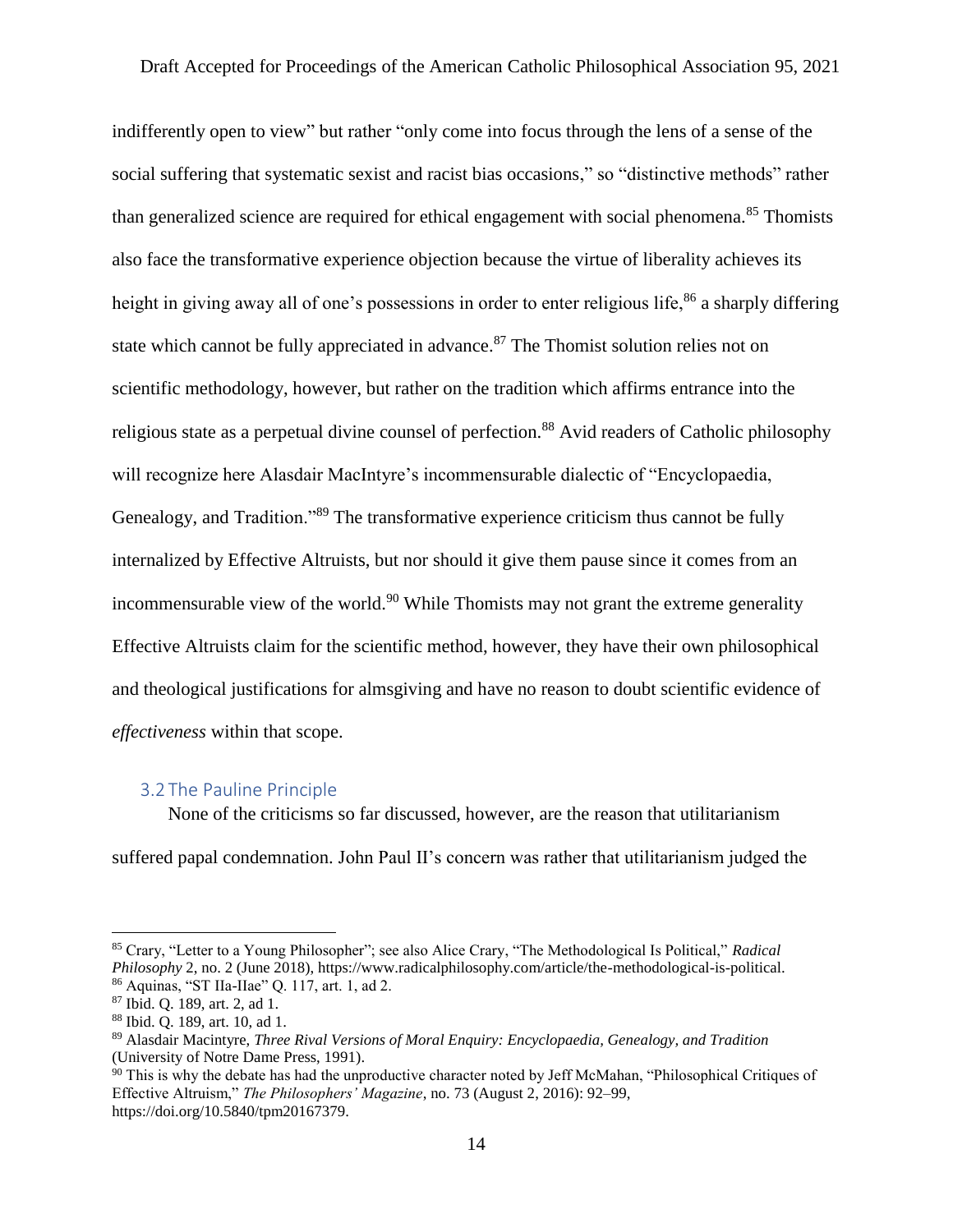morality of acts purely based on their consequences<sup>91</sup> (which for Thomists are merely part of the circumstances)<sup>92</sup> rather than including their proper objects which sort actions into species.<sup>93</sup> For utilitarians it is thus "never possible to formulate an absolute prohibition of particular kinds of behavior,"<sup>94</sup> vitiating the Pauline Principle that evils may never be done for the sake of greater goods (see Rom 3:8) central to a Thomistic understanding of ethics.<sup>95</sup> Mill tries to brush the difficulty aside, arguing that supposed intrinsically evil acts always have evil consequences in a suitably general and long-term meta-analysis.<sup>96</sup> Nonetheless Mill recognizes that philosophers will be able to generate counter-examples to this thesis, so he parries by suggesting that alternative ethical theories *also* fail to uphold truly exception-less moral norms, for which he takes truth-telling as his example.<sup>97</sup> The problem with Mill's argument is that it equivocates between lying and truth-telling. Aquinas genuinely upholds an exception-less negative moral precept against lying,<sup>98</sup> but denies that there is any exception-less positive precept to tell the truth,<sup>99</sup> or indeed that there could be any exception-less positive precepts at all.<sup>100</sup> Mill may thus be correct that utility (or at least *efficiency* more broadly) is useful in deciding among conflicting

<sup>&</sup>lt;sup>91</sup> "Rules of action...must take their whole character and color from the end to which they are subservient." Mill, "Utilitarianism," 206.

 $92$  Aquinas, "ST Ia-IIae" Q. 7, art. 3, co.

<sup>93</sup> Ibid. Q. 18, arts. 2, 5.

<sup>94</sup> John Paul II, "Veritatis Splendor," August 6, 1993, para. 75.

<sup>95</sup> Servais Pinckaers, "Historical Perspective on Intrinsically Evil Acts," in *The Pinckaers Reader: Renewing Thomistic Moral Theology*, ed. John Berkman, trans. Mary Thomas Noble and Craig Steven Titus (Washington, D.C: The Catholic University of America Press, 2005), 185–235; Servais Pinckaers, "Revisionist Understandings of Actions in the Wake of Vatican II," in *The Pinckaers Reader: Renewing Thomistic Moral Theology*, ed. John Berkman, trans. Mary Thomas Noble and Craig Steven Titus (Washington, D.C: The Catholic University of America Press, 2005), 236–70.

<sup>96</sup> Mill, "Utilitarianism," 223.

 $97$  Ibid.

<sup>98</sup> Aquinas, "ST IIa-IIae" Q. 110, art. 3, co. This position is today defended by Christopher O. Tollefsen, "Moral Absolutes," in *Lying and Christian Ethics* (New York, NY: Cambridge University Press, 2014), 79–101. <sup>99</sup> Aquinas, "ST IIa-IIae" Q. 111, art. 1, co.

<sup>100</sup> Ibid. Q. 33, art. 2, co.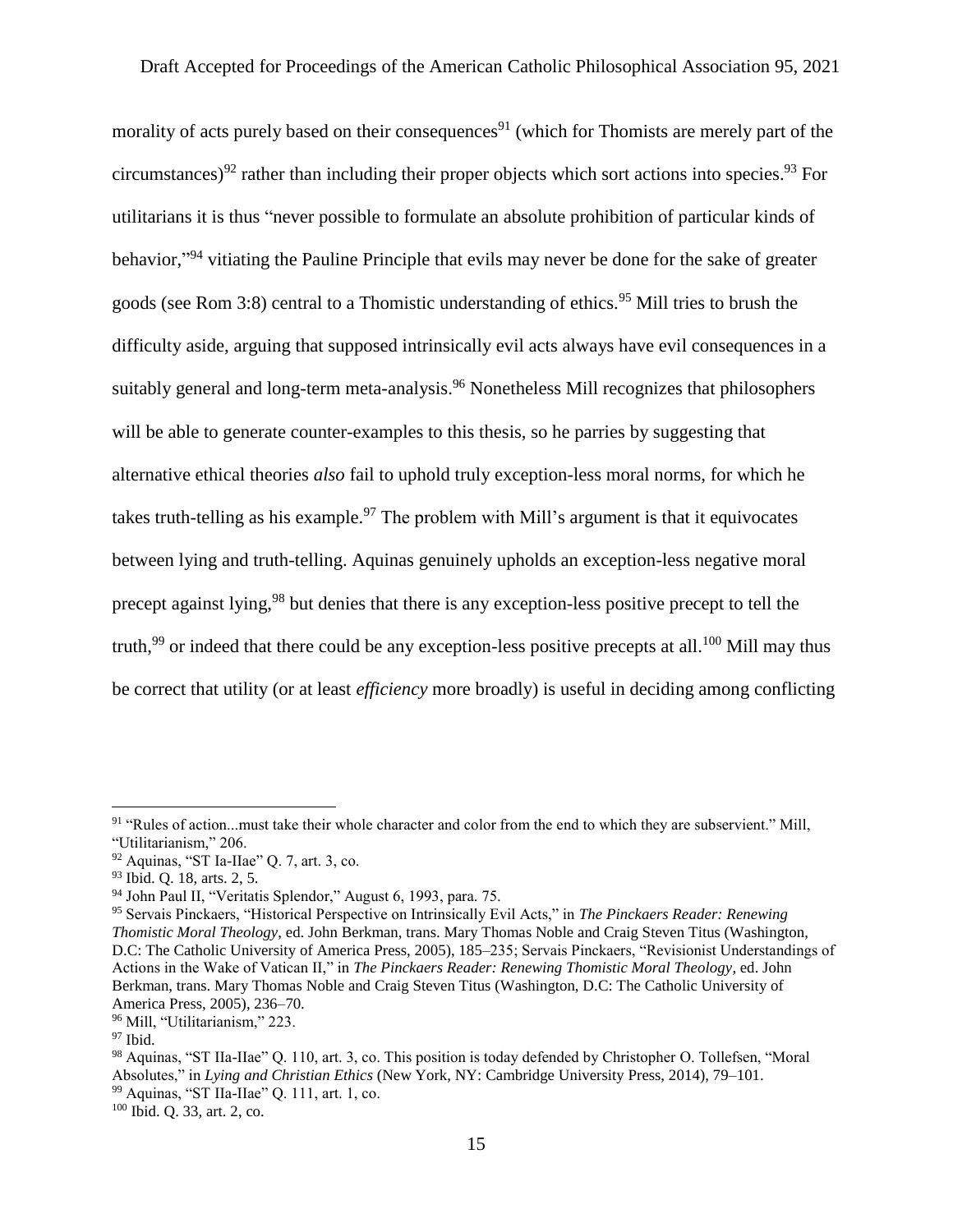positive norms, but wrong that it can ground all of morality to include exception-less negative precepts.

As discussed in the axiology section above, however, Effective Altruism is not committed to utilitarianism, and in fact MacAskill defines it as compatible with exception-less negative precepts, which he calls "side constraints."<sup>101</sup> The problem is that unlike Thomistic ethics which derives both efficiency-maximizing considerations and exception-less negative precepts from an underlying virtue theory,  $102$  Effective Altruism must model side constraints within its fundamental ethics of maximization.<sup>103</sup> Such maximization can either be of preferences or of expected value, and MacAskill has tried to fit exception-less moral norms into both systems. In preference-rankings MacAskill models actions which violate side-constraints as least-preferred,<sup>104</sup> but this suggests such actions have *some* relation to the end sought, which Aquinas denies.<sup>105</sup> Actions which violate negative precepts are not just dis-preferred for Aquinas—they constitute genuine practical irrationality since in contradicting charity they lead the agents further away from what they most truly desire,  $106$  and true moral dilemmas which force agents into such violations are impossible.<sup>107</sup> In expected-value maximization, by contrast, MacAskill and Ord model actions which violate side-constraints as yielding infinite disvalue.<sup>108</sup> The problem with this model is that it shifts from a (first-person) exception-lessly-prohibited

<sup>&</sup>lt;sup>101</sup> MacAskill, "The Definition of Effective Altruism," 17.

<sup>102</sup> Pinckaers, "Historical Perspective on Intrinsically Evil Acts," 206.

<sup>103</sup> MacAskill, "The Definition of Effective Altruism," 14.

<sup>104</sup> MacAskill, "Normative Uncertainty as a Voting Problem."

<sup>105</sup> Thomas Aquinas, *On Evil*, ed. Brian Davies, trans. Richard Regan (Oxford, New York: Oxford University Press, 2003) Q. 7, art. 1, ad 8.

<sup>106</sup> Aquinas, "ST Ia-IIae" Q. 88, art. 2, co.

<sup>107</sup> Ibid. Q. 19, art. 6, ad 3.

<sup>108</sup> MacAskill and Ord, "Why Maximize Expected Choice-Worthiness?," 349.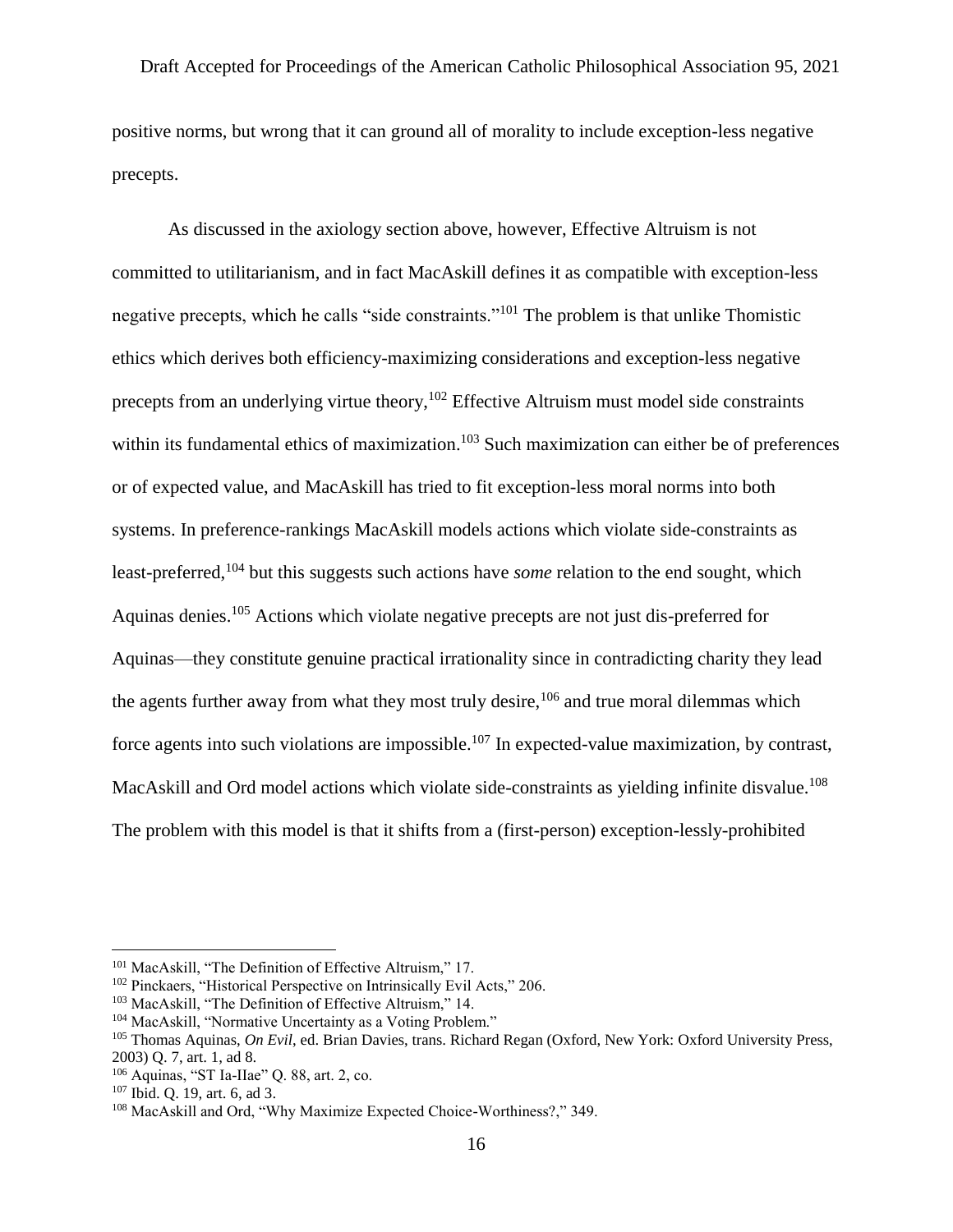action to a (third-person) exceptionally disvalued world, <sup>109</sup> where all relevant worlds are likely to have histories involving the violation of putative side constraints. True moral dilemmas are thus assumed to exist<sup>110</sup> unless the problem is reframed such that the *number* of norm-violations is what matters<sup>111</sup>—but then of course the negative precepts in question aren't true "side" constraints" at all. While MacAskill can gerrymander consequentialist axiology to extend an olive branch to non-consequentialists, in the end Effective Altruists can never losslessly model Thomistic action theory. For present practical collaborations this is a minor issue because current Effective Altruist priorities like assistance to the world's poorest, improved conditions for factory-farmed animals, and artificial intelligence research do not obviously involve the violation of any exception-less negative Thomistic moral precepts, which are few.

## <span id="page-17-0"></span>4. Aggregation: An Unsolved Combined Problem

While Thomists and Effective Altruists have deep yet subtle differences in their axiologies and action theories, these are often of minor practical importance. Another longstanding Thomistic criticism of utilitarianism portends greater practical difficulties for collaborating with Effective Altruists today, however—the problem of aggregating utilities. This practice of aggregation is driven by both axiological concerns of altruistic impartiality and by the need of consequentialist action theory to rank-order possible outcome states of affairs. Mill claims as a "proof" of utilitarian ethics "that happiness is a good: that each person's happiness is a good to that person, and the general happiness, therefore, a good to the aggregate of all persons."<sup>112</sup> While the old *Catholic Encyclopedia* was certainly correct to harshly criticize the

<sup>109</sup> Martin Rhonheimer also sees problematic axiological consequences in this shift: *The Perspective of Morality: Philosophical Foundations of Thomistic Virtue Ethics*, trans. Gerald Malsbary (Catholic University of America Press, 2011), 208–9.

<sup>110</sup> MacAskill and Ord, "Why Maximize Expected Choice-Worthiness?," 348.

<sup>111</sup> Ibid., 349.

<sup>112</sup> Mill, "Utilitarianism," 234.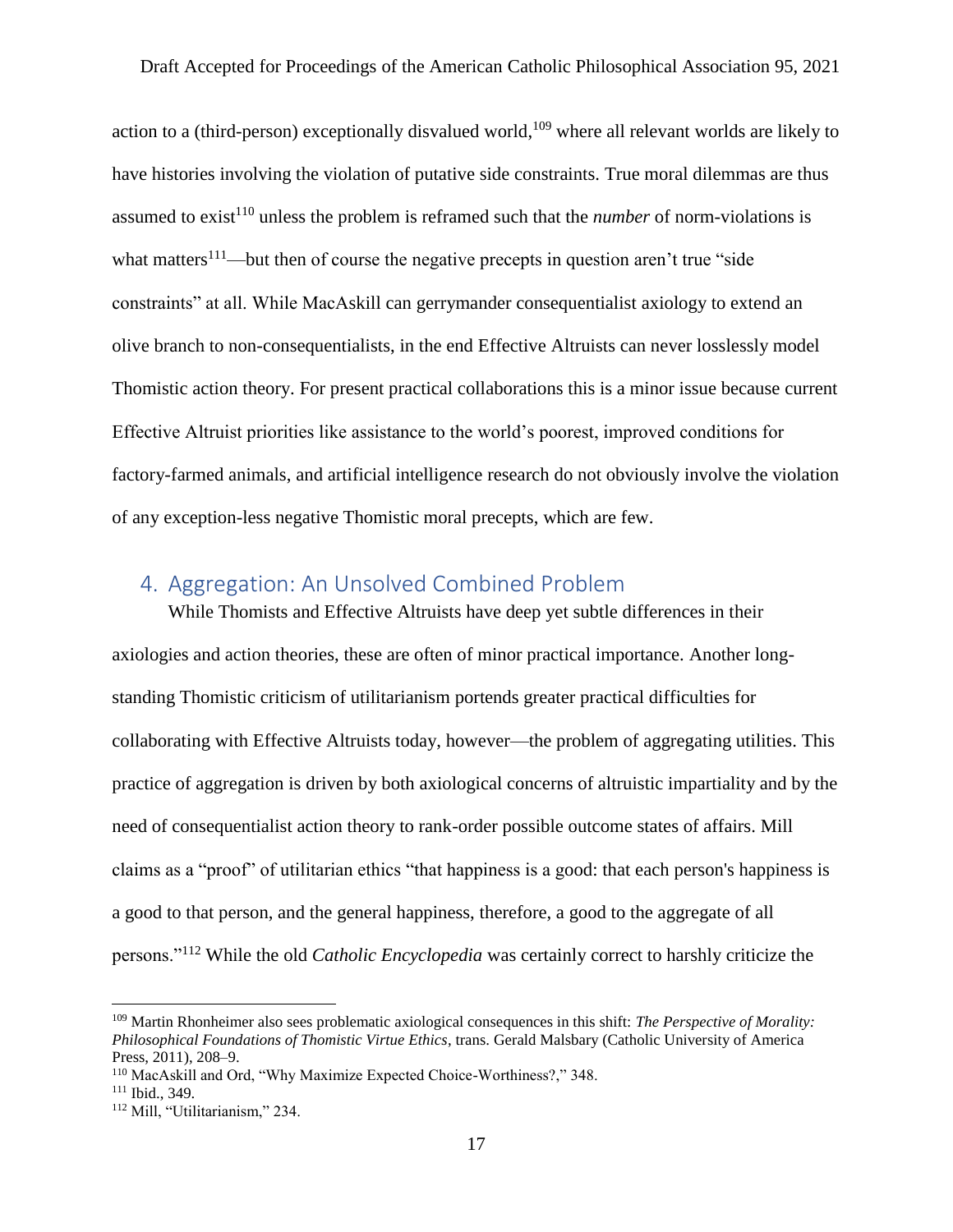logic of this "proof,"<sup>113</sup> our present concern is not with the justification of the conclusion but rather its appropriateness as a guide to action. The problem from the Thomist perspective is that happiness is the achievement of an end rather than the possession of a quantity (of whatever kind), so human happiness cannot simply be aggregated like human mass. Rather, the general happiness must be a *common* good shared in by all without division<sup>114</sup>—the end of a society rather than a mere aggregate. Human society, in turn, is according to Aquinas an ordered multitude, with a single form inhering in each of its citizen-parts.<sup>115</sup> The extrinsic common good of the community is God,<sup>116</sup> while its intrinsic common good is the perfection of its form,  $117$ namely the relation of the parts by power in a certain order of dependence, <sup>118</sup> yielding a certain natural inequality.<sup>119</sup> Thus the idea that the common good is a mere aggregate of individual happiness seems as absurd to Thomists as the idea that the good of an organism is a mere aggregate of the goods of its organs.<sup>120</sup> The achievement of individual goods is presupposed by the existence of a common good,<sup>121</sup> but they cannot constitute its intensive perfection.<sup>122</sup>

As discussed in the response to the hedonic criticism, Effective Altruism is not committed to a particular quantitative axiology like Mill's utilitarianism. If the goal is only to help the neediest at current margins and within side constraints (as stressed by MacAskill), then Quality-Adjusted-Life-Years or some similar purely instrumental metric can be adopted to assess

<sup>&</sup>lt;sup>113</sup> Fox, "Utilitarianism."

<sup>114</sup> Aquinas, "ST IIa-IIae" Q. 58, art. 6, co.

<sup>115</sup> Aquinas, "ST Ia" Q. 39, art. 3, co.

<sup>116</sup> Aquinas, "ST Ia-IIae" Q. 111, art. 5, ad 1.

<sup>117</sup> Aquinas, "ST Ia" Q. 5, art. 5, co.

<sup>118</sup> Thomas Aquinas, "Tertia Pars," in *Summa Theologiae*, trans. Fathers of the English Dominican Province (Benziger Brothers, 1947), http://isidore.co/thomas/summa/TP.html Q. 90, art. 3, ad 3.

<sup>119</sup> Aquinas, "ST Ia" Q. 47, art. 2, co.

<sup>120</sup> Thomas Aquinas, "Commentary on Aristotle's Politics," in *Medieval Political Philosophy: A Sourcebook*, ed. Ralph Lerner and Muhsin Mahdi, trans. Ernest L. Fortin and Peter D. O'Neill (Toronto, ON: The Free Press of Glencoe, 1963), para. 39, http://isidore.co/thomas/Politics.htm.

<sup>121</sup> Aquinas, "ST Ia" Q. 5, art. 5, co.

<sup>122</sup> Ibid. Q. 18, art. 3, ad 1.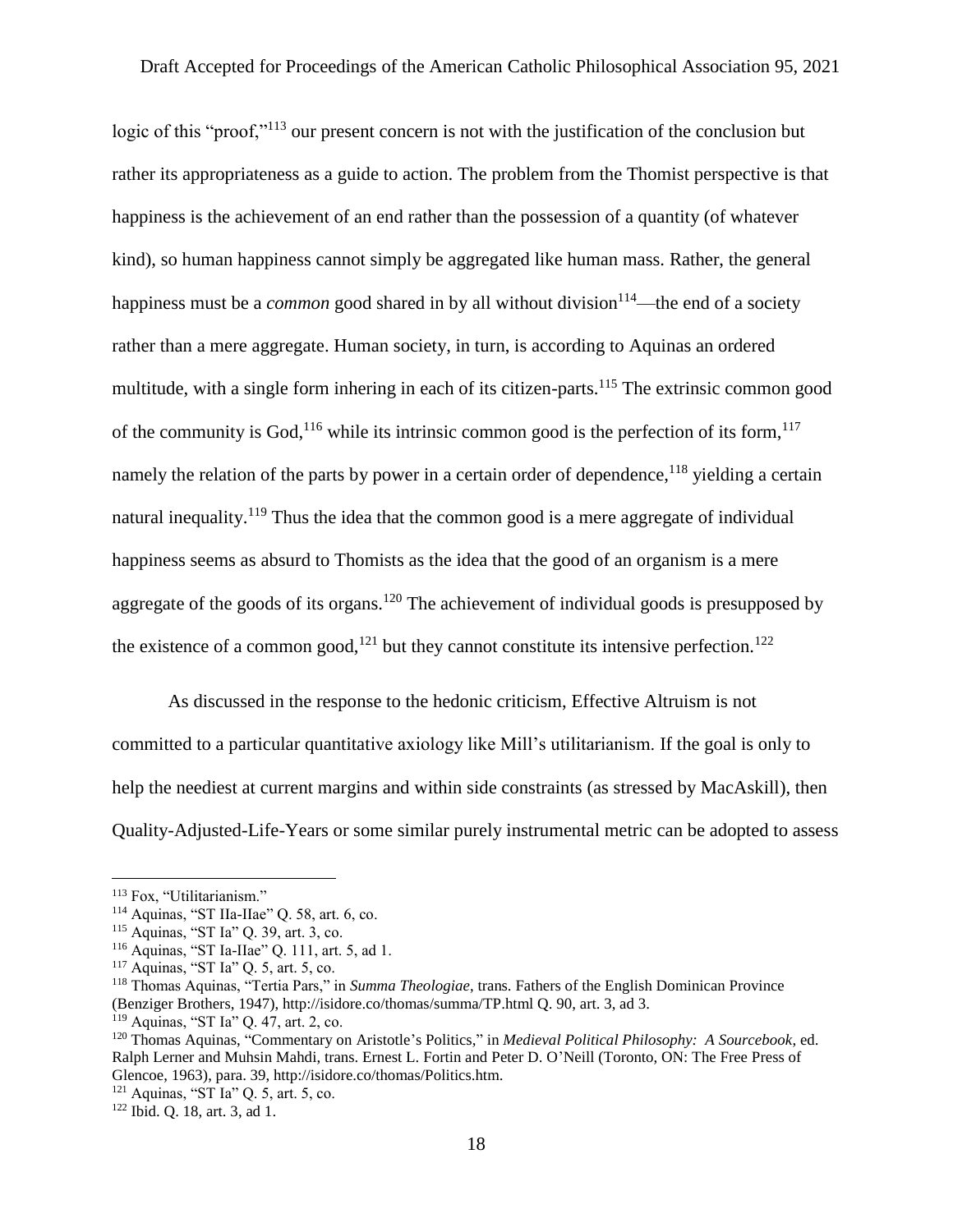*effectiveness* with little objection from Thomists. If Effective Altruism deepens its political involvement in response to the institutions criticism, however, its *effectiveness* metrics must relate to justice in a correspondingly broad way that supports counterfactual comparisons to increasingly distant possibilities. MacAskill suggests that the method of comparison should be impartial welfarism, according to which "for any two worlds *A* and *B* with all and only the same individuals, of finite number, if there is a one-to-one mapping of individuals from *A* to *B* such that every individual in *A* has the same wellbeing as their counterpart in *B*, then *A* and *B* are equally good." <sup>123</sup> This criterion ensures that *effectiveness* metrics respect *altruism*, but at the cost of demanding a quantitative axiology without which "the same wellbeing" is uninterpretable.

A forthcoming paper by Jacob Nebel seems to show Effective Altruists a way out.<sup>124</sup> Nebel defends Harsanyi's Theorem, which *guarantees* an aggregative expression of the common good, so long as both individual and common goods rank possible states of affairs in a partial ordering and a possible state of affairs ranked more highly with respect to each individual's good also ranks more highly for the common good—even if comparing individual goods is impossible. The trick is performed by treating each individual good's contribution to the common good as weighted by a dimensional constant (in much the same way that a university's endowment can be a function of its age and selectivity without implying that age and selectivity are directly comparable in any scale). These dimensional constants have to come from somewhere though, and in Nebel's account they arise from quantitative ranking of possible states of affairs with respect to each individual's good. If this were possible, however, Thomists would not have had such good reason to reject Mill's original account. Effective Altruists must therefore settle for

<sup>123</sup> MacAskill, "The Definition of Effective Altruism," 14.

<sup>124</sup> Jake Nebel, "Aggregation Without Interpersonal Comparisons of Well-Being," *Philosophy and Phenomenological Research*, forthcoming.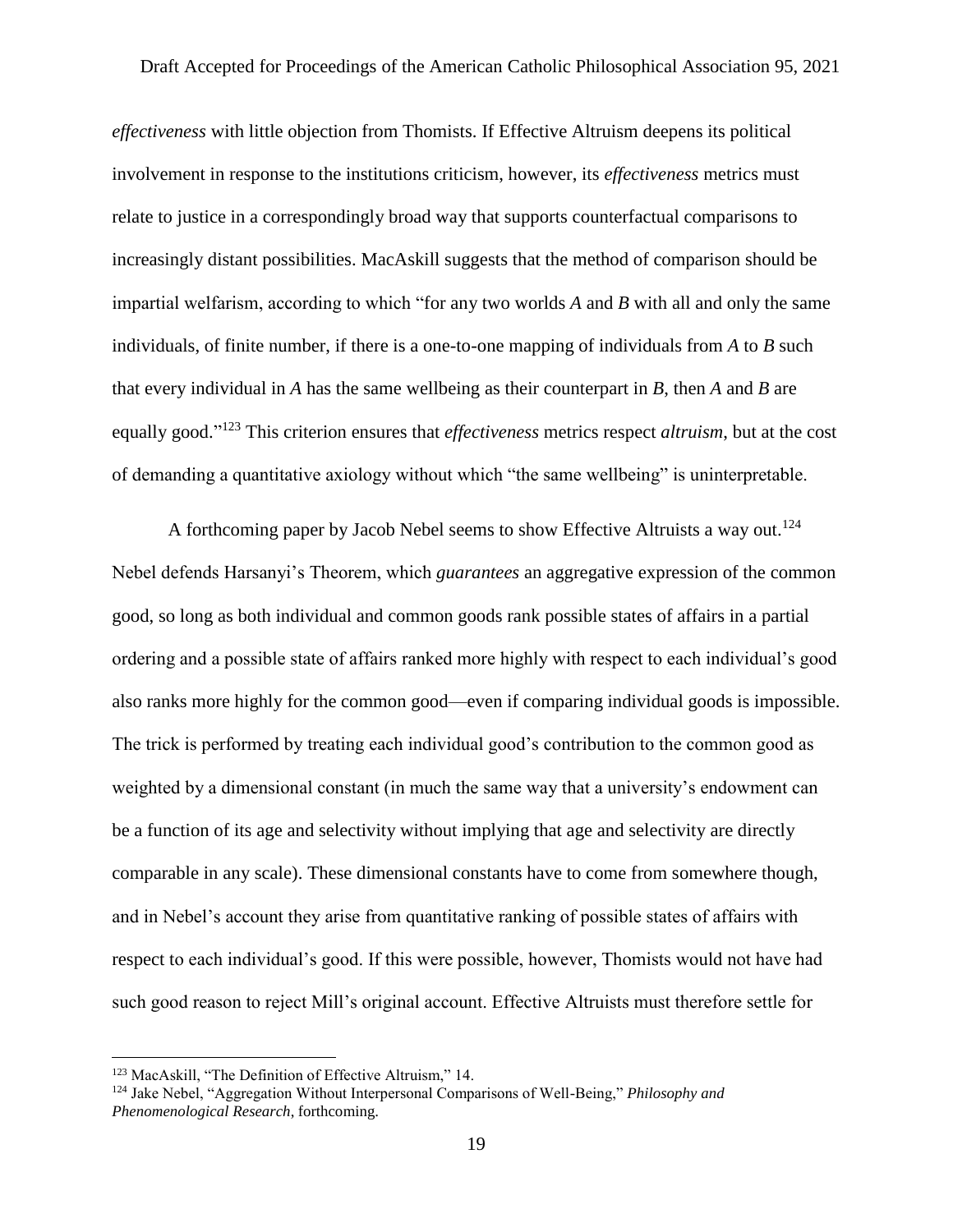Harsanyi's own version, in which the weights are selected by evaluative comparisons. If these evaluative comparisons are not to presume direct inter-personal comparisons, they must be made by weighting the importance of each individual's good by their contribution to the common good, as Aquinas does in his discussion of almsgiving.<sup>125</sup> This violates the impartiality of MacAskill's *altruism*, however, because it entails that exchanging two individuals' goods does not preserve the same level of common good.

Thomists can thus endorse *effectiveness* and *altruism* only in narrow contexts where the common good is not directly at stake rather than in their full generality. If Thomists are trying to decide among different charities focusing on health interventions among those in foreign countries experiencing extreme poverty, this is a plausible assumption and partnership with Effective Altruists is likely to be helpful: the order of society is unlikely to depend on whether a child in one country is treated for a disease or a child in another country is educated against contracting the disease in the first place. Thomists trying to decide which products to avoid in order to reduce animal cruelty in factory farms are likely in a similar situation. The space for collaboration between Thomists and Effective Altruists is thus quite broad, though rather less than the entire "domain of beneficience" hoped for by the latter<sup>126</sup> since there are cases of supererogatory liberality which *do* directly implicate the common good (like Mark Zuckerberg and Priscilla Chan's election administration grants, $127$  or on a more mundane level the decision to check the Presidential Election Campaign Fund on one's U.S. tax return). Such cases directly concern the power relationships within the political unity of order.

 $125$  Aquinas, "ST IIa-IIae" Q. 32, art. 6, co.

<sup>126</sup> Chappell, "Overriding Virtue," 218.

<sup>127</sup> Kenneth P. Vogel, "Short of Money to Run Elections, Local Authorities Turn to Private Funds," *The New York Times*, September 25, 2020, sec. U.S.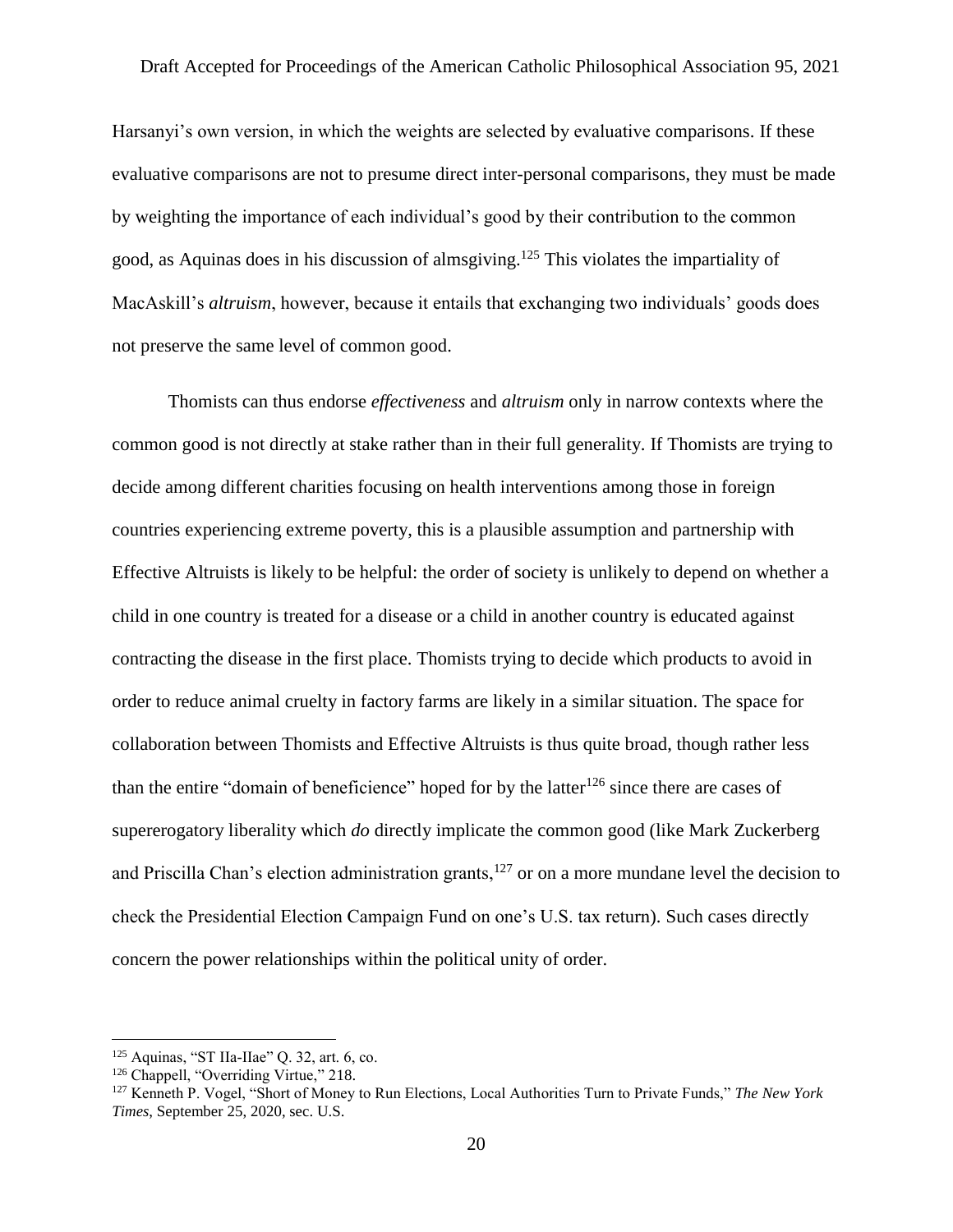### <span id="page-21-0"></span>5. Conclusions

Thomists should commend Effective Altruists for developing utilitarian consequentialism in a direction open to broader axiological and action-theoretic concerns without losing its zeal for the poor and suffering. The achievements of William MacAskill and others in formulating the strictures of *effectiveness* and *altruism* in a more neutral way allow collaboration on a broad range of humanitarian causes to a degree that would be impossible with pure act utilitarians like Peter Singer. Such collaboration not only enables greater economies of scale in relief work, but exposes Catholics to a transparent and demanding moral ethic likely to improve their institutions and moral character. Nonetheless, Effective Altruism's increasing political involvement (while an internally commendable and consistent response to criticism), should concern Thomists due to the increased likelihood of violating exception-less negative precepts and greater conflict between merely aggregative estimates of moral value and the true common goods of political communities. Thomists should be data-driven egalitarian consequentialists within a certain restricted scope, but that scope is itself defined by a more fundamental virtue ethics.

#### <span id="page-21-1"></span>6. References

- "2019 Annual Review." 80,000 Hours, April 5, 2020. https://80000hours.org/2020/04/annualreview-dec-2019/.
- Aquinas, Thomas. "Book Three." In *Summa Contra Gentiles*, translated by Vernon J. Bourke. Notre Dame, IN: University of Notre Dame Press, 1975. https://isidore.co/aquinas/ContraGentiles3b.htm.
	- ———. "Commentary on Aristotle's Politics." In *Medieval Political Philosophy: A Sourcebook*, edited by Ralph Lerner and Muhsin Mahdi, translated by Ernest L. Fortin and Peter D. O'Neill. Toronto, ON: The Free Press of Glencoe, 1963. http://isidore.co/thomas/Politics.htm.
		- ———. *On Evil*. Edited by Brian Davies. Translated by Richard Regan. Oxford, New York: Oxford University Press, 2003.
		- ———. "Prima Pars." In *Summa Theologiae*, translated by Alfred J. Freddoso, 2016. http://www3.nd.edu/~afreddos/summa-translation/TOC-part1.htm.
	- ———. "Prima Secundae." In *Summa Theologiae*, translated by Alfred J. Freddoso, 2016. http://www3.nd.edu/~afreddos/summa-translation/TOC-part1-2.htm.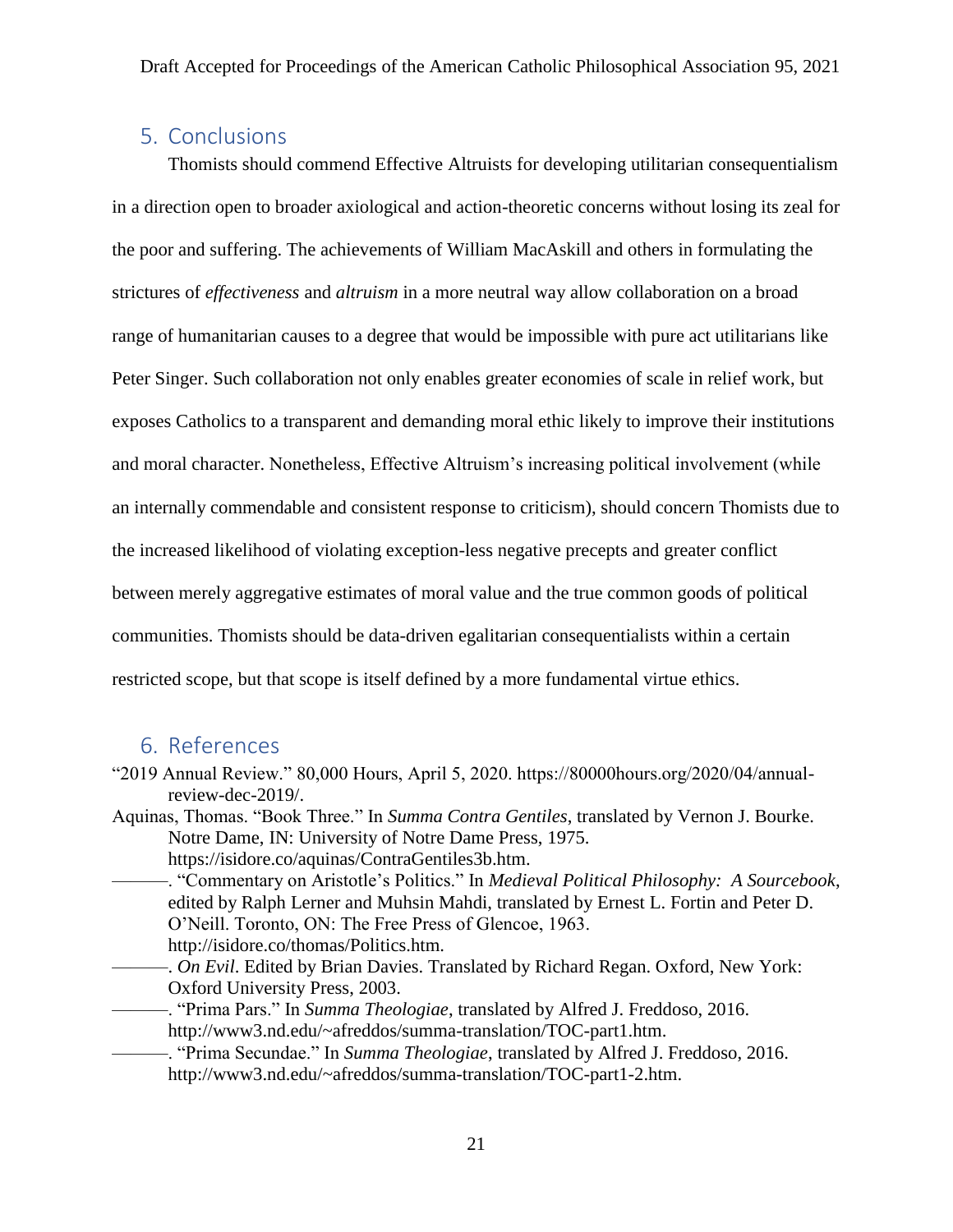———. "Secunda Secundae." In *Summa Theologiae*, translated by Alfred J. Freddoso, 2016. https://www3.nd.edu/~afreddos/summa-translation/TOC-part2-2.htm.

- ———. "Tertia Pars." In *Summa Theologiae*, translated by Fathers of the English Dominican Province. Benziger Brothers, 1947. http://isidore.co/thomas/summa/TP.html.
- Askell, Amanda. "Evidence Neutrality and the Moral Value of Information." In *Effective Altruism: Philosophical Issues*, edited by Hilary Greaves and Theron Pummer. Oxford ; New York: Oxford University Press, 2019.
- Beckstead, Nick. "A Brief Argument for the Overwhelming Importance of Shaping the Far Future." In *Effective Altruism: Philosophical Issues*, edited by Hilary Greaves and Theron Pummer. Oxford ; New York: Oxford University Press, 2019.
- Budolfson, Mark, and Dean Spears. "The Hidden Zero Problem: Effective Altruism and Barriers to Marginal Impact." In *Effective Altruism: Philosophical Issues*, edited by Hilary Greaves and Theron Pummer. Oxford ; New York: Oxford University Press, 2019.
- Camosy, Charles C. "Concern for Our Vulnerable Prenatal and Neonatal Children: A Brief Reply to Giubilini and Minerva." *Journal of Medical Ethics* 39, no. 5 (2013): 296–98. ———. *Peter Singer and Christian Ethics: Beyond Polarization*. Cambridge University Press, 2012.
- Chappell, Richard Yetter. "Overriding Virtue." In *Effective Altruism: Philosophical Issues*, edited by Hilary Greaves and Theron Pummer. Oxford ; New York: Oxford University Press, 2019.
- Clough, Emily. "Effective Altruism's Political Blind Spot." *Boston Review*, July 14, 2015. https://bostonreview.net/world/emily-clough-effective-altruism-ngos.
- Collins, Stephanie. "Beyond Individualism." In *Effective Altruism: Philosophical Issues*, edited by Hilary Greaves and Theron Pummer. Oxford ; New York: Oxford University Press, 2019.
- Colosi, Peter J. "John Paul II and Christian Personalism vs. Peter Singer and Utilitarianism: Two Radically Opposed Conceptions of the Nature and Meaning of Suffering." *Ethics Education* 15, no. 1 (2009): 23.
- Cotton-Barratt, Owen. "Project Overview: Problems of Unknown Difficulty." The Global Priorities Project, February 6, 2015. http://globalprioritiesproject.org/2015/02/projectoverview-problems-of-unknown-difficulty/.

Crary, Alice. "Letter to a Young Philosopher: Don't Become an Effective Altruist." Presented at the Public Philosophy, Oxford University, June 11, 2020. https://www.oxfordpublicphilosophy.com/blog/letter-to-a-young-philosopher-dontbecome-an-effective-altruiststrong-strong.

———. "The Methodological Is Political." *Radical Philosophy* 2, no. 2 (June 2018). https://www.radicalphilosophy.com/article/the-methodological-is-political.

- Dale. "Blind Spots: Compartmentalizing." *Effective Altruism Forum* (blog), December 31, 2014. https://forum.effectivealtruism.org/posts/ADuroAEX5mJMxY5sG/blind-spotscompartmentalizing.
- Dardenne, Emilie. "From Jeremy Bentham to Peter Singer." *Revue d'études Benthamiennes* 7 (September 13, 2010). https://doi.org/10.4000/etudes-benthamiennes.204.
- Deaton, Angus. "The Logic of Effective Altruism." *Boston Review*, July 1, 2015. https://bostonreview.net/forum/peter-singer-logic-effective-altruism.
- "Economic Institutions." In *The Library of Economics and Liberty*. Liberty Fund, 2019. https://www.econlib.org/library/Topics/College/economicinstitutions.html.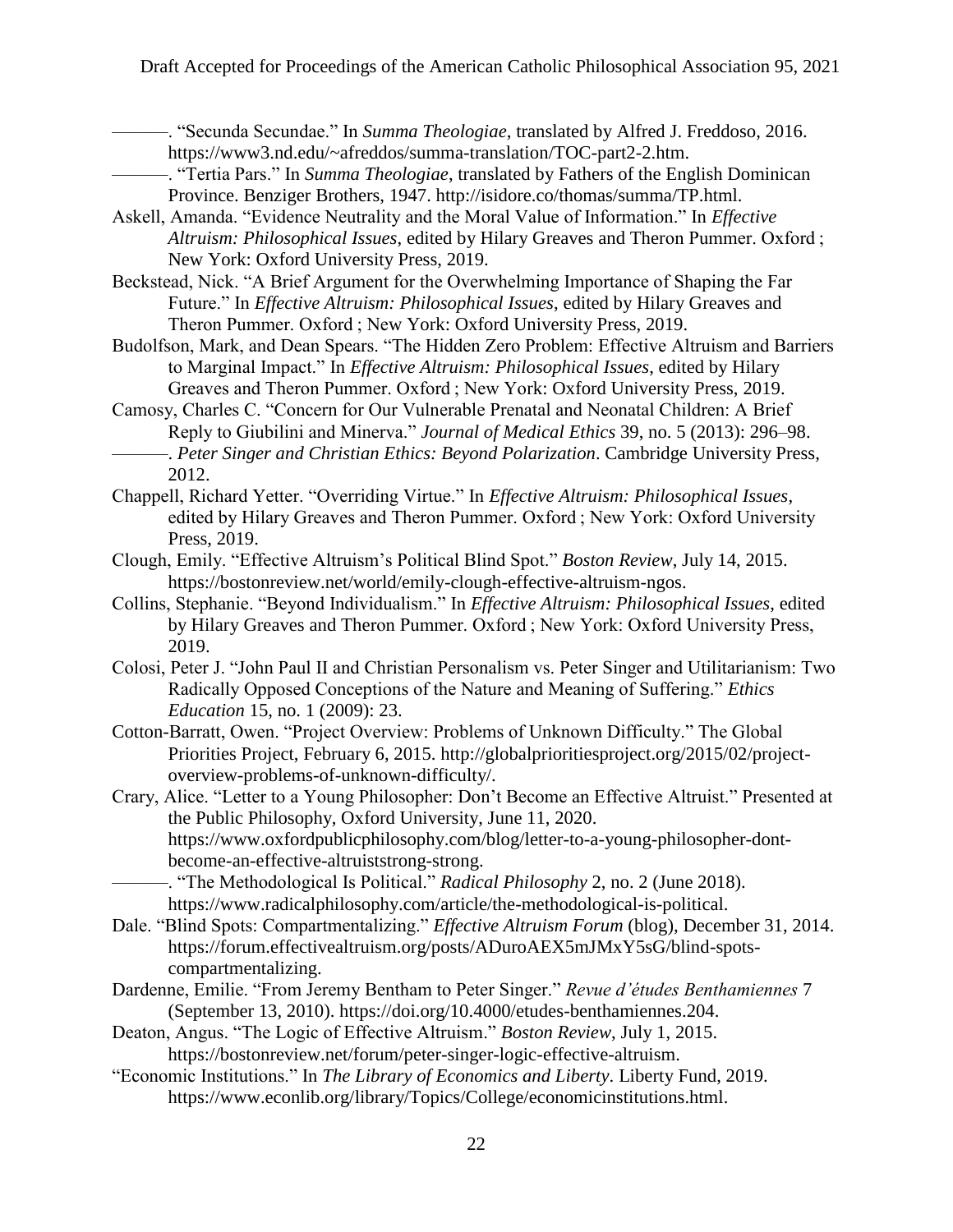- Finnis, John. "Capacity, Harm and Experience in the Life of Persons as Equals." *Journal of Medical Ethics* 39, no. 5 (2013): 281–83.
- Fox, James. "Utilitarianism." In *The Catholic Encyclopedia*. Vol. 15. New York: Robert Appleton Company, 1912. https://www.newadvent.org/cathen/15241c.htm.
- Francis. Encyclical. "Fratelli Tutti, on Fraternity and Social Friendship." Encyclical, October 3, 2020. http://www.vatican.va/content/francesco/en/encyclicals/documents/papafrancesco\_20201003\_enciclica-fratelli-tutti.html.
- ———. Encyclical. "Laudato Si', on Care for Our Common Home." Encyclical, May 24, 2015. http://www.vatican.va/content/francesco/en/encyclicals/documents/papafrancesco\_20150524\_enciclica-laudato-si.html.
- Fraser, Giles. "It's Called Effective Altruism but Is It Really the Best Way to Do Good?" *The Guardian*, November 23, 2017, sec. Money. http://www.theguardian.com/money/belief/2017/nov/23/its-called-effective-altruism-butis-it-really-the-best-way-to-do-good.
- Gabriel, Iason, and Brian McElwee. "Effective Altruism, Global Poverty, and Systemic Change." In *Effective Altruism: Philosophical Issues*, edited by Hilary Greaves and Theron Pummer, 1–9. Oxford ; New York: Oxford University Press, 2019.
- George, Robert P. "Does the Incommensurability Thesis Imperil Common Sense Moral Judgements." *Am. J. Juris.* 37 (1992): 185.
- George, Robert P. "Infanticide and Madness." *Journal of Medical Ethics* 39, no. 5 (2013): 299– 301.
- Gibbard, Allan F. "Ordinal Utilitarianism." In *Arrow and the Foundations of the Theory of Economic Policy*, edited by George R. Feiwel, 135–53. London: Palgrave Macmillan UK, 1987. https://doi.org/10.1007/978-1-349-07357-3\_3.
- Gray, John. "How & How Not to Be Good." *The New York Review of Books*, May 21, 2015. http://www.nybooks.com/articles/2015/05/21/how-and-how-not-to-be-good/.
- Herwix, Alexander, and Amir Haj-Bolouri. "Having a Positive Impact with Design Science Research – Learning from Effective Altruism." In *Designing for Digital Transformation. Co-Creating Services with Citizens and Industry*, edited by Sara Hofmann, Oliver Müller, and Matti Rossi, 235–46. Lecture Notes in Computer Science. Cham: Springer International Publishing, 2020. https://doi.org/10.1007/978-3-030-64823-7\_22.
- Hills, Alison. "Utilitarianism, Contractualism and Demandingness." *The Philosophical Quarterly* 60, no. 239 (April 1, 2010): 225–42. https://doi.org/10.1111/j.1467-9213.2009.609.x.
- Jeffreys, Derek S. "Euthanasia and John Paul II's Silent Language of Profound Sharing of Affection:' Why Christians Should Care About Peter Singer." *Christian Bioethics: Non-Ecumenical Studies in Medical Morality* 7, no. 3 (January 1, 2001): 359–78. https://doi.org/10.1076/chbi.7.3.359.6881.
- John Paul II. Encyclical. "Evangelium Vitae, on the Value and Inviolability of Human Life." Encyclical, March 25, 1995. http://www.vatican.va/content/john-paulii/en/encyclicals/documents/hf\_jp-ii\_enc\_25031995\_evangelium-vitae.html.
- ———. Encyclical. "Sollicitudo Rei Socialis." Encyclical, December 30, 1987. http://www.vatican.va/content/john-paul-ii/en/encyclicals/documents/hf\_jpii\_enc\_30121987\_sollicitudo-rei-socialis.html.
- -. Encyclical. "Veritatis Splendor." Encyclical, August 6, 1993. http://w2.vatican.va/content/john-paul-ii/en/encyclicals/documents/hf\_jpii\_enc\_06081993\_veritatis-splendor.html.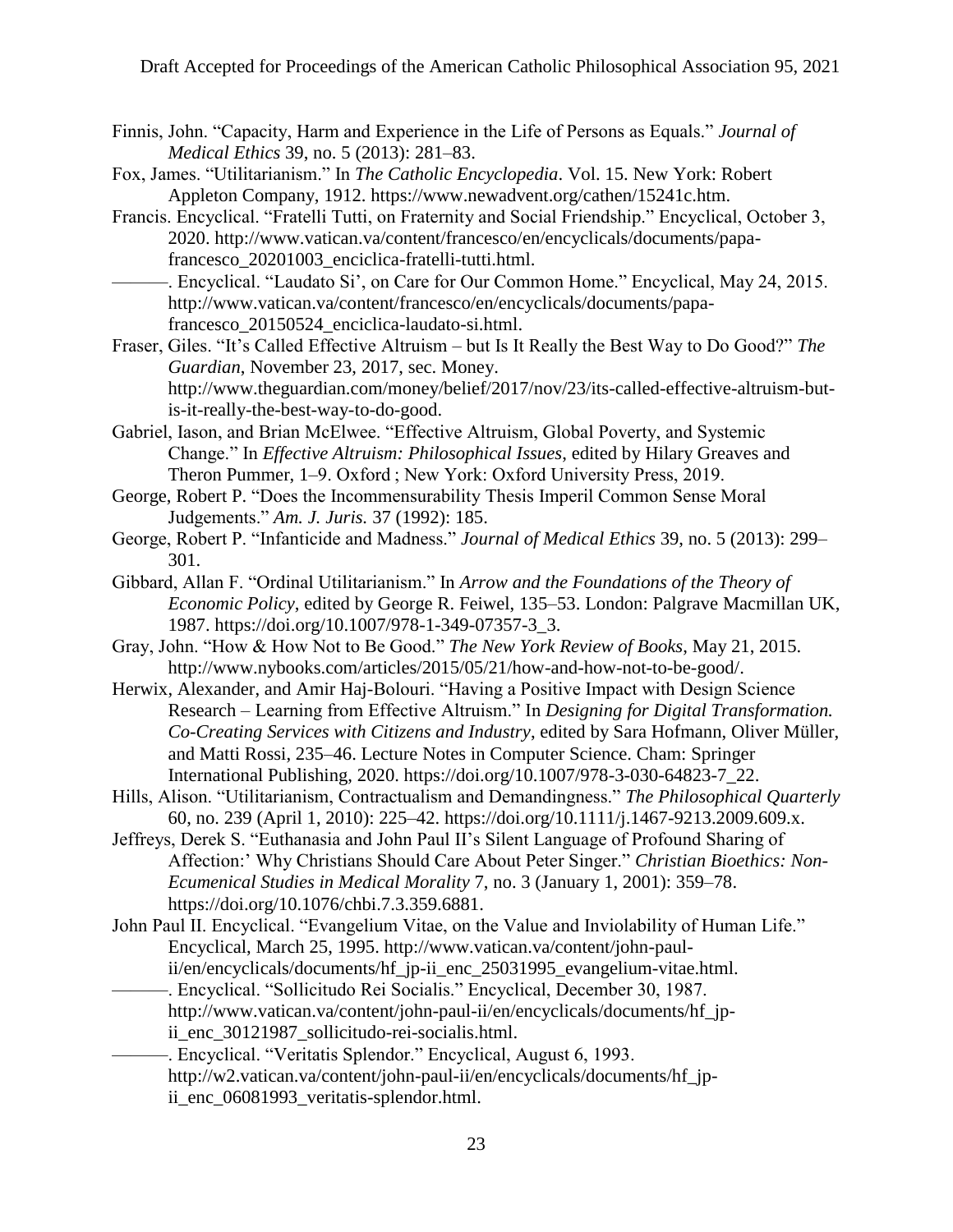- Launer, John. "Is It Worth Being a Doctor? Effective Altruism and Career Choice." *Postgraduate Medical Journal* 96, no. 1141 (November 1, 2020): 723–24. https://doi.org/10.1136/postgradmedj-2020-138936.
- Liberman, Alida. "Effective Altruism and Christianity: Possibilities for Productive Collaboration." *Essays in Philosophy* 18, no. 1 (January 2017): 6–29. https://doi.org/10.7710/1526-0569.1576.
- Lloyd, Jason. "Let There Be Justice: A Thomistic Assessment of Utilitarianism and Libertarianism." *Texas Review of Law and Policy* 229 (Fall 2003).
- MacAskill, William. "Normative Uncertainty." Ph.D. thesis, University of Oxford, 2014. ———. "Normative Uncertainty as a Voting Problem." *Mind* 125, no. 500 (October 1, 2016): 967–1004. https://doi.org/10.1093/mind/fzv169.
	- ———. "The Definition of Effective Altruism." In *Effective Altruism: Philosophical Issues*, edited by Hilary Greaves and Theron Pummer. Oxford ; New York: Oxford University Press, 2019.
- MacAskill, William, Krister Bykvist, and Toby Ord. *Moral Uncertainty*. Oxford ; New York: Oxford University Press, 2020.
- MacAskill, William, and Toby Ord. "Why Maximize Expected Choice-Worthiness?" *Noûs* 54, no. 2 (2020): 327–53. https://doi.org/10.1111/nous.12264.
- Macintyre, Alasdair. *Three Rival Versions of Moral Enquiry: Encyclopaedia, Genealogy, and Tradition*. University of Notre Dame Press, 1991.
- McElwee, Brian. "What Is Demandingness?" In *The Limits of Moral Obligation: Moral Demandingness and Ought Implies Can*, edited by Marcel van Ackeren and Michael Kühler, 1st edition. New York: Routledge, 2015.
- McMahan, Jeff. "Philosophical Critiques of Effective Altruism." *The Philosophers' Magazine*, no. 73 (August 2, 2016): 92–99. https://doi.org/10.5840/tpm20167379.
- Mill, John Stuart. "Remarks on Bentham's Philosophy." In *Essays on Ethics, Religion and Society*, edited by John M. Robson, 3–18. Collected Works of John Stuart Mill 10. Toronto: University of Toronto Press, 1969.
- ———. "Utilitarianism." In *Essays on Ethics, Religion and Society*, edited by John M. Robson, 203–59. Collected Works of John Stuart Mill 10. Toronto: University of Toronto Press, 1969.
- Morgensen, Andreas. "The Callousness Objection." In *Effective Altruism: Philosophical Issues*, edited by Hilary Greaves and Theron Pummer. Oxford ; New York: Oxford University Press, 2019.
- Muyskens, Kathryn. "The Other Half of Effective Altruism: Selective Asceticism." *Essays in Philosophy* 18, no. 1 (April 1, 2017): 91–106. https://doi.org/10.7710/1526-0569.1575.
- Nebel, Jake. "Aggregation Without Interpersonal Comparisons of Well-Being." *Philosophy and Phenomenological Research*, forthcoming.
- Ord, Toby. "The Moral Imperative Toward Cost-Effectiveness in Global Health." In *Effective Altruism: Philosophical Issues*, edited by Hilary Greaves and Theron Pummer. Oxford ; New York: Oxford University Press, 2019.
- GiveWell. "Our Criteria for Top Charities," January 2020. https://www.givewell.org/how-wework/criteria.
- Pinckaers, Servais. "Historical Perspective on Intrinsically Evil Acts." In *The Pinckaers Reader: Renewing Thomistic Moral Theology*, edited by John Berkman, translated by Mary